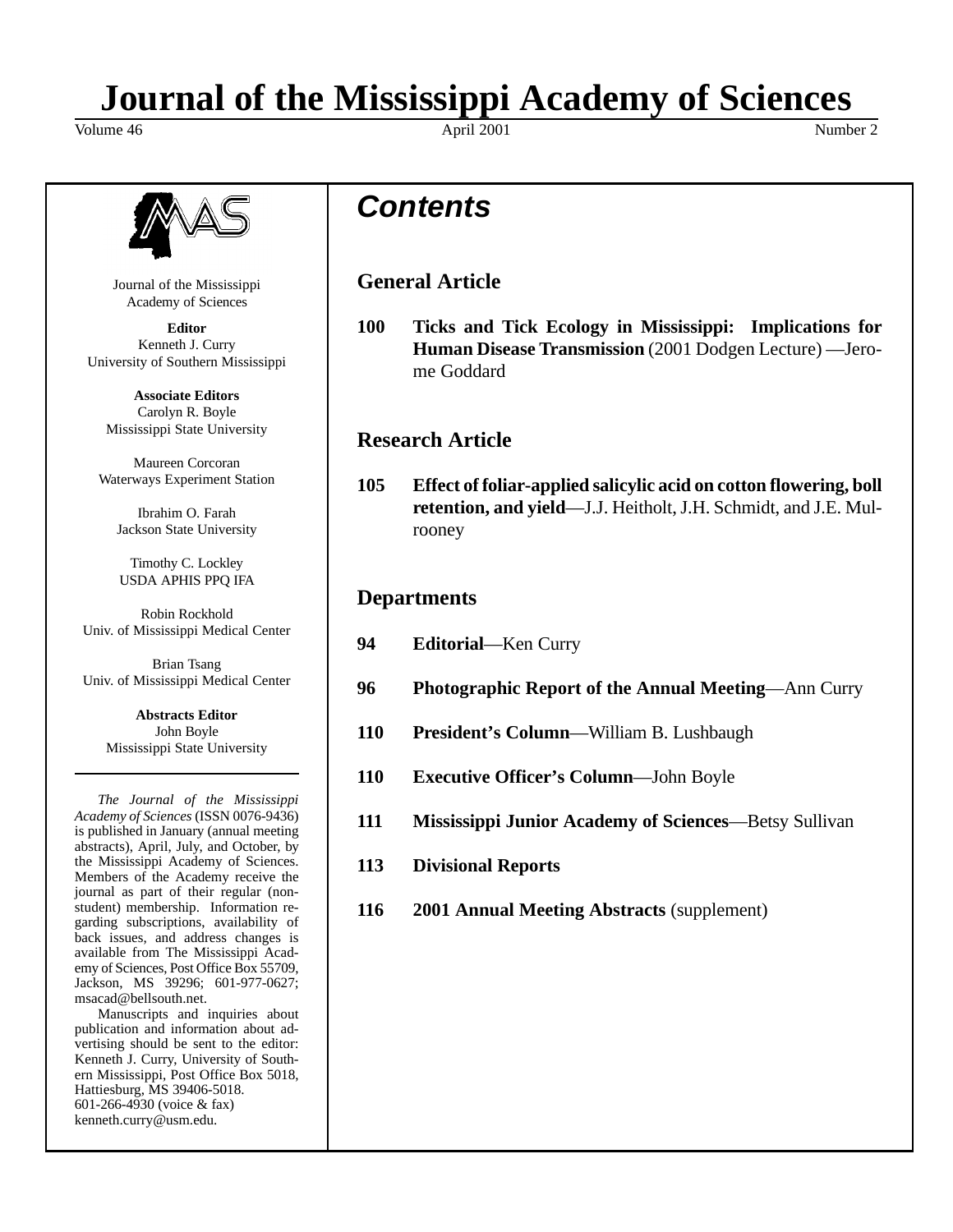#### **OFFICERS OF THE MISSISSIPPI ACADEMY OF SCIENCES**

| Johnnie-Marie Whitfield |
|-------------------------|
| <b>Clifford Ochs</b>    |
|                         |

#### **Editorial**

Many of you hold academic positions with responsibilities for training graduate and undergraduate students. Others of you are involved with student training indirectly through connections with academic colleagues. Each year the Academy serves as a place where some of those students present what is frequently their first formal presentation of research. Many of us had our first experience with a formal presentation of our research at a state academy of science and continue that tradition. State academies have been the launching ground for many young scientists.

State academy journals can serve an equally important role as the forum for publishing a student's first peerreviewed paper. How many master's theses are never published because they just do not represent enough material or they represent a verification of somebody else's work or they are too local in nature to be published nationally? Yet the research it self is sound and worthy of publication. The student would benefit from the experience of submitting to a peer reviewed journal, and for a young person trying to compete in the job market a publication would be helpful.

The Journal of the Mississippi Academy of Sciences can serve you and your students as an outlet for research of limited or local nature. The journal is peer reviewed. The time frame for publication is usually less than six months. We accept articles describing original research, describing science education including laboratory experiments that you might suggest for high school or college teaching laboratories, science related news events of local interest, and descriptions of science institutions and missions in Mississippi. Articles addressing history and philosophy of science are also encouraged.

The Mississippi Academy of Sciences has maintained an office on Briarwood Drive in Jackson for many years. Recently an opportunity arose to move to a less expensive office. That move will take place this month (April). The new address is listed below with a postal box so that any future moves will not impact the flow of mail to the office. The street address for the office is 3000 Old Canton Road, Suite 405. A new telephone number will also be in place, but is not available at this writing.—Ken Curry

[insert Ohause advertisment here.]

The Mississippi Academy of Sciences has a new address:

**Mississippi Academy of Sciences Post Office Box 55709 Jackson, MS 39296**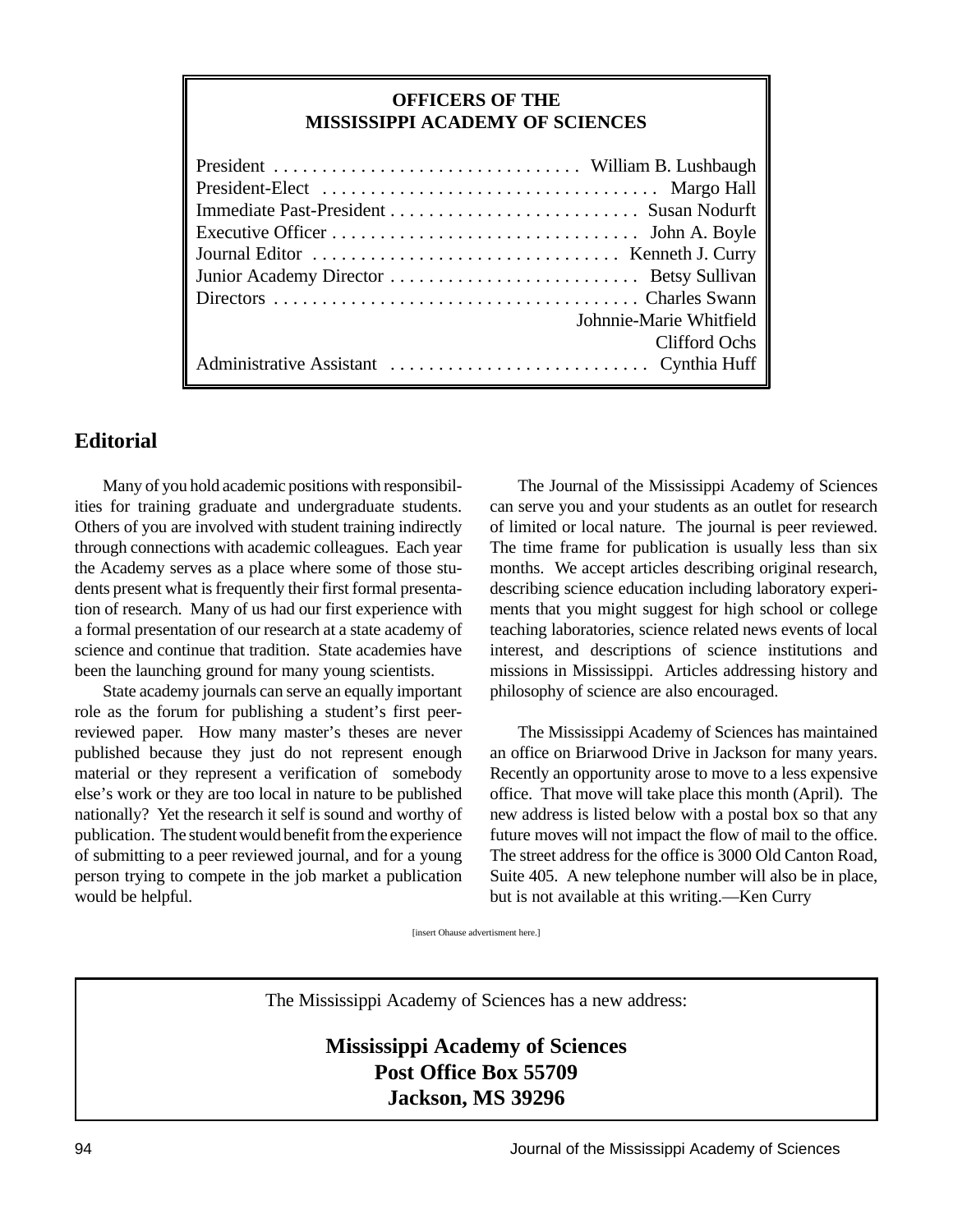

Mississippi Academy of Science 2001 Award Winners. (left to right) Steven T. Case, Dudley F. Peeler Outstanding Contributions to the Mississippi Academy of Sciences Award; William M. Miles, Secondary Science Teacher Award; Robert C. Bateman, Jr., Outstanding Contributions to Science Award.



Three past presidents discuss Academy business. (left to right) Tom Lytle, Julia Lytle, and Steve Case.



Jim Heitz (right) has handled the Academy exhibits For many years.<br>
For many years.



Boyle fields a telephone call at the registration desk.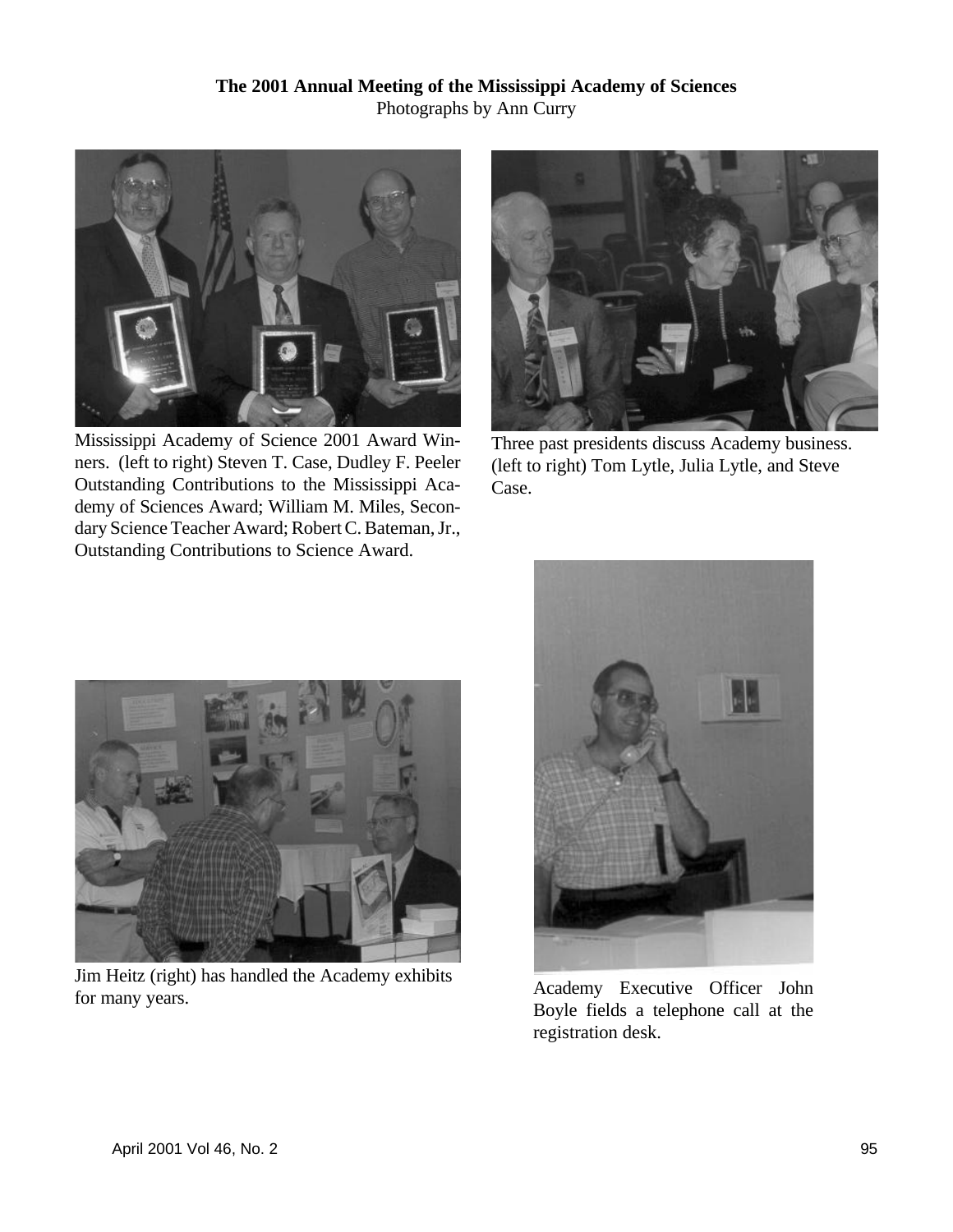#### **Business is conducted at the Academy meeting.**



Officers at the Academy business meeting. (seated left to right) Jim Heitz, exhibits coordinator; Ken Curry, journal editor; Marcy Petrini, exhibits coordinator; and John Boyle, executive officer.



Activity at the registration area. Cynthia Huff, 2nd from the right, is in charge of registration.

#### **Lectures are delivered.**



Kant Vajpayee, division chair for Physics and Engineering, delivers a lecture in History and Philosophy of Science.



Frank Gilmore delivers an invited lecture in the Sigma Xi symposium on ethics.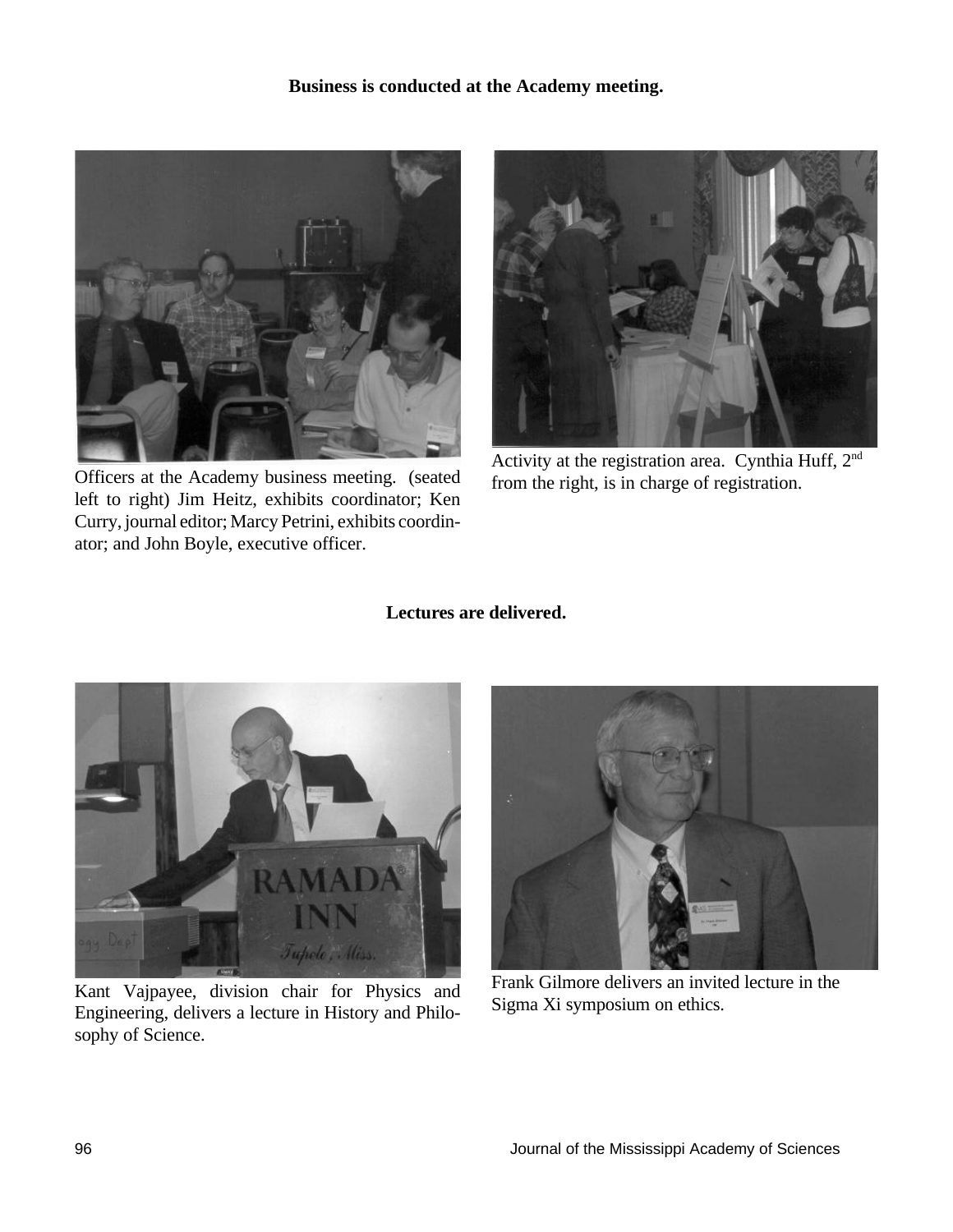#### **Poster session are popular.**









BY COLLETOTRICHUM P RAGARIAL<br>
L'Oury\*, and B.J. Smith', 'University of Southern Mississippi, Hattiesburg, MS 394<br>
ARS-USDA Small Fruit Research Station, Poplarville, MS 39470





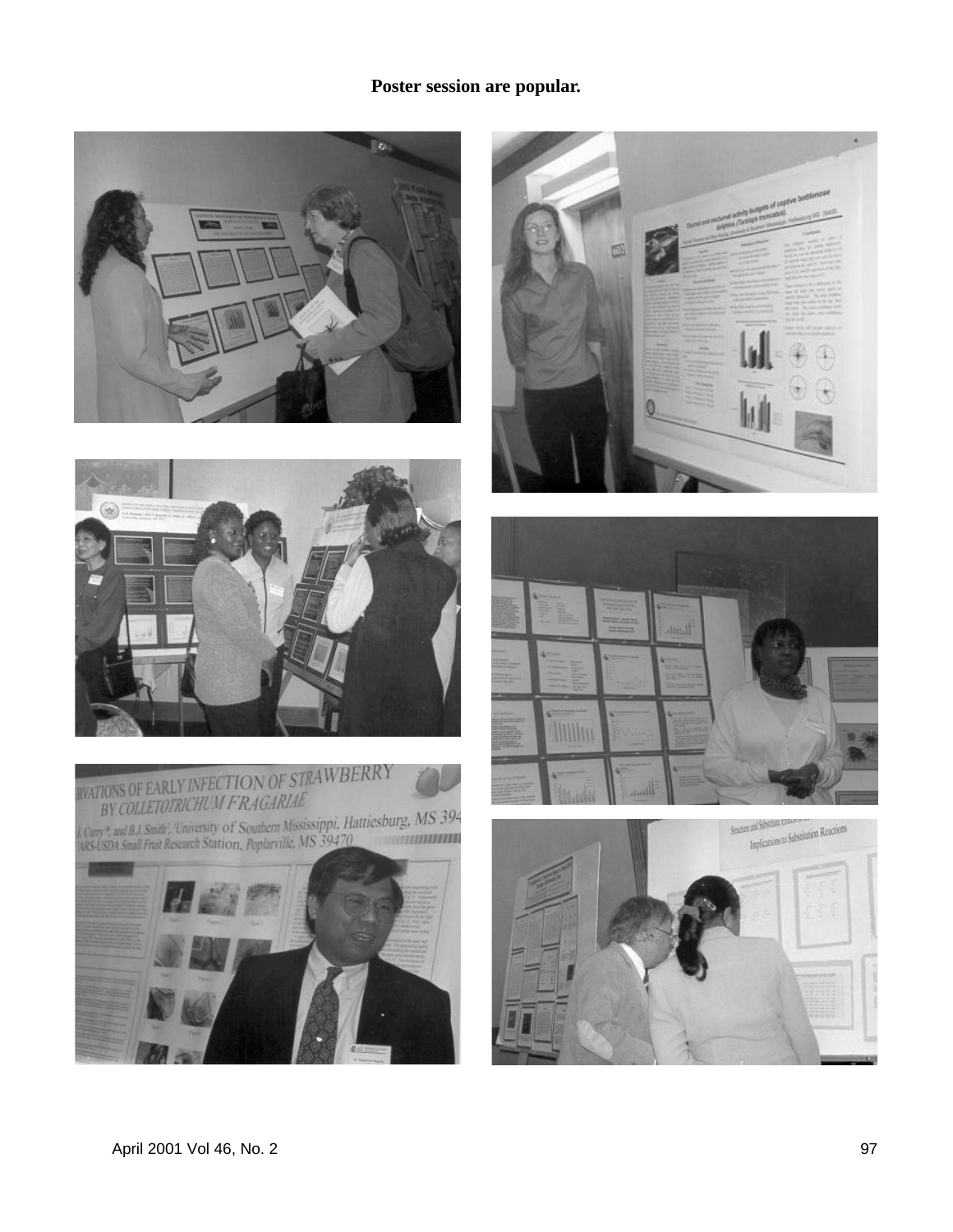[insert AcadSci advertisment here.]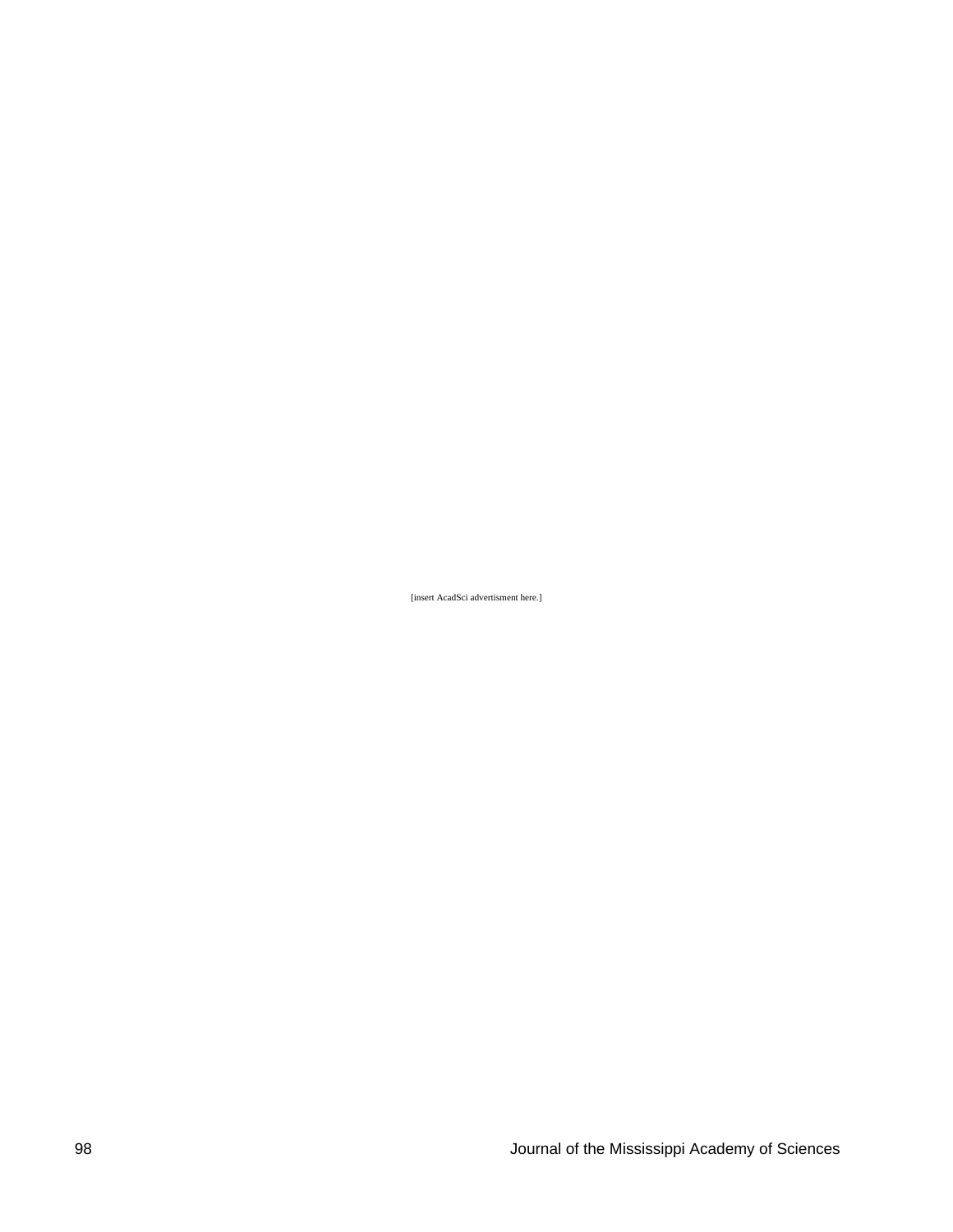## **Ticks and Tick Ecology in Mississippi: Implications for Human Disease Transmission**

**Jerome Goddard**

Mississippi Department of Health, P.O. Box 1700, Jackson, MS 39215

Ticks are blood-sucking ectoparasites which may transmit a wide variety of disease organisms to humans. They feed exclusively on blood and have rather specific temperature and humidity requirements. Because of these requirements, as well as host availability, ticks tend to congregate in areas providing those factors. This leads to "clustering" of ticks in the environment. A field project was conducted at a wildlife management area to carefully document lone star tick (LST) clustering in relation to shade and soil moisture. Results of this study showed clear patterns of LST clustering, especially of nymphs, in association with shade and soil moisture. Ticks were only collected in areas with >23% soil moisture. Only three ticks out of 221 were collected in 10% or less shade. The average percent shade for areas where all adult LST's were caught was 63% in lane one and 43% in lane two. This study indicated that LST clustering in nature is real and somewhat predictable. The epidemiological implications of tick clustering are presented and discussed.

Key Words: ticks, tick-borne diseases, tick control

*Medical importance of ticks—*Ticks are bloodsucking ectoparasites capable of transmitting a wide variety of disease organisms such as protozoa (babesiosis), viruses (encephalitis and Colorado tick fever), and bacteria (Rocky Mountain spotted fever, ehrlichiosis, Lyme disease, and tularemia) (Spach, 1993). They seem to especially be associated with spotted fever group rickettsial organisms (Burgdorfer, 1977). In addition, ticks may cause paralysis in humans and animals as a result of salivary toxins injected upon feeding. In Mississippi, there are approximately 30 cases of RMSF and 20 cases of Lyme disease (LD) reported each year (Personal Communication, Dr. Mary Currier, Mississippi Department of Health, October 5, 2000). Only rarely are cases of tick-borne tularemia or ehrlichiosis reported in Mississippi. Concerning Lyme disease, there is controversy as to whether or not Mississippi cases are actually LD or another, yet undescribed, Lyme-like illness.

*Tick biology—*There are three families of ticks recognized in the world today: (1) Ixodidae (hard ticks), (2) Argasidae (soft ticks), and (3) Nuttalliellidae, a small, curious, little-known group with some characteristics of both hard and soft ticks (Varma, 1993). The terms hard and soft refer to the presence of a dorsal scutum or "plate" in the Ixodidae, which is absent in the Argasidae.

Hard ticks display sexual dimorphism, males and females look obviously different (Figure 1), and the blood-fed females are capable of enormous expansion. They have no true head, but their mouthparts are anteriorly attached and visible from dorsal view. If eyes are present, they are located dorsally on the sides of the scutum.

Soft ticks are leathery and nonscutate, without sexual dimorphism (Figure 2). Their mouthparts are subterminally attached in adult and nymphal stages and not visible from dorsal view. Eyes, if present, are located laterally in folds above the legs.

There are major differences in the biology of hard and soft ticks. Some hard ticks have a one-host life cycle, wherein engorged larvae and nymphs remain on the host after feeding; they then molt, and subsequent stages reattach and feed. Adults mate on the host, and only engorged females drop off to lay eggs on the ground. While some hard ticks complete their development on only one or two hosts, most commonly encountered ixodids have a three-host life cycle. In this case, adults mate on a host (except for some Ixodes spp.) and the fully fed female drops from the host animal to the ground and lays from 2,000 to 18,000 eggs, after which she dies. Eggs hatch in about 30 days into a six-legged seed tick (larval) stage, which feeds predominantly on small animals. The fully fed seed ticks drop to the ground and transform into eight-legged nymphs. These nymphs seek an animal host, feed, and drop to the ground. They then molt into adult ticks, thus completing the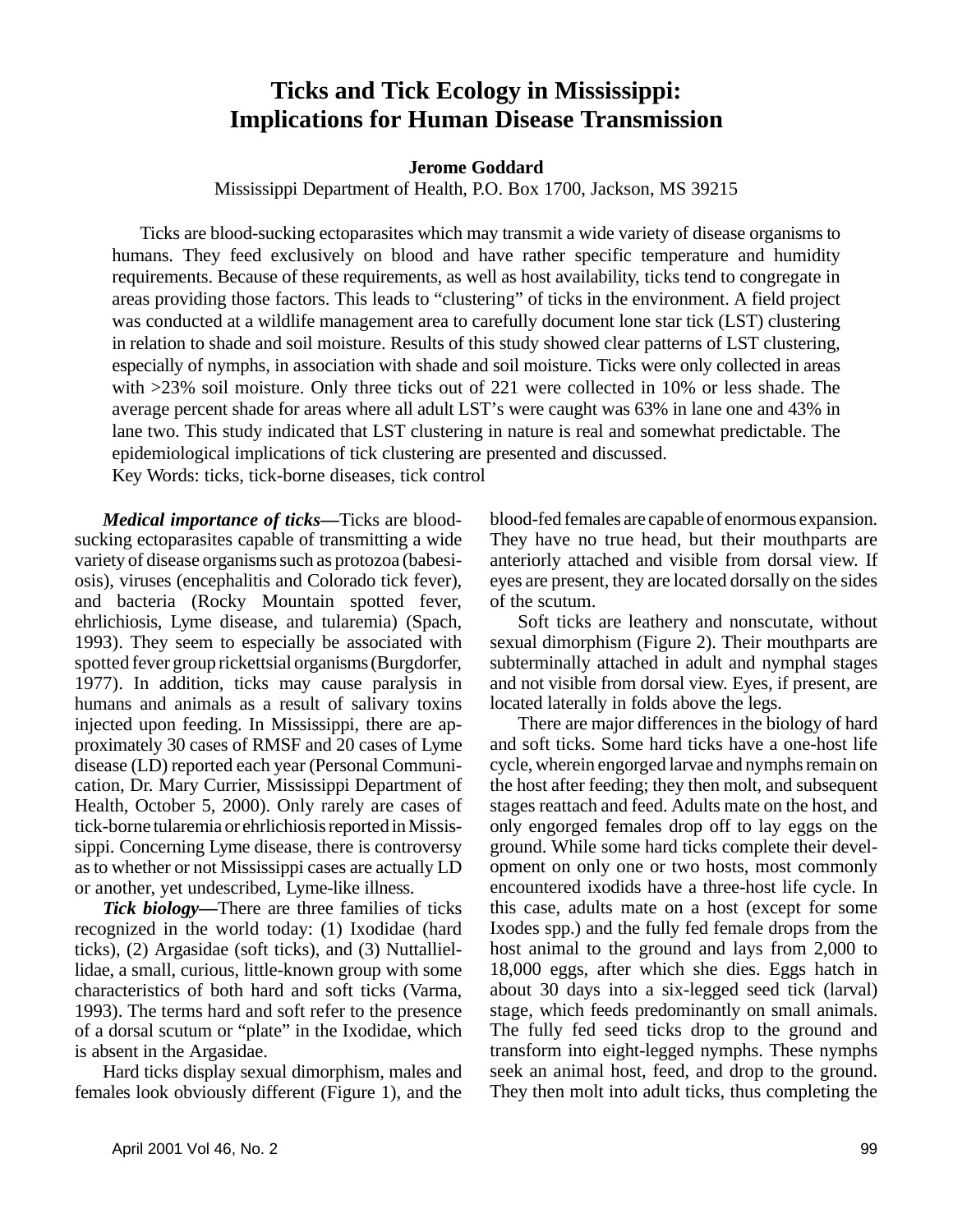

**Figure 1. Female and male hard ticks, showing obvious sexual dimorphism (U.S. Air Force photo).**

life cycle.

Ticks feed exclusively on blood, and begin by cutting a small hole into the host epidermis with their chelicerae and inserting the hypostome into the cut, thereby attaching to the host. Blood flow is maintained with the aid of an anticoagulant from the salivary glands. Some hard ticks secure their attachment to the host by forming a cement cone around the mouthparts and surrounding skin. Two phases are recognized in the feeding of nymphal and female hard ticks: (1) a growth feeding stage characterized by slow continuous blood uptake and (2) a rapid engorgement phase occurring during the last 24 h or so of attachment.



**Figure 2. Typical soft tick (U.S. Air Force drawing).**

The biology of soft ticks differs from hard ticks in several ways. Adult female soft ticks feed and lay eggs several times during their lifetime. Soft tick species may also undergo more than one nymphal molt before reaching the adult stage. With the exception of larval stages of some species, soft ticks do not firmly attach to their hosts for several days like the Ixodidae—they are adapted to feeding rapidly and leaving the host promptly.

Many hard tick species "quest" for hosts, by climbing blades of grass or weeds and remaining attached, forelegs outstretched, awaiting a passing host. They may travel up a blade of grass (to quest) and back down to the leaf litter where humidity is high (to rehydrate) several times a day. Also, hard ticks will travel a short distance toward a  $CO<sub>2</sub>$  source. Adult ticks are more adept at traveling through vegetation than the minute larvae.

*Tick ecology—*Hard ticks and soft ticks occur in different habitats. In general, hard ticks occur in brushy, wooded, or weedy areas containing numerous deer, cattle, dogs, small mammals, or other hosts. Soft ticks are generally found in animal burrows or dens, bat caves, dilapidated or poor-quality human dwellings (huts, cabins, etc.), or animal rearing shelters. Many soft tick species thrive in hot and dry conditions, whereas ixodids are more sensitive to desiccation and, therefore, usually found in areas providing protection from high temperatures, low humidities, and constant breezes.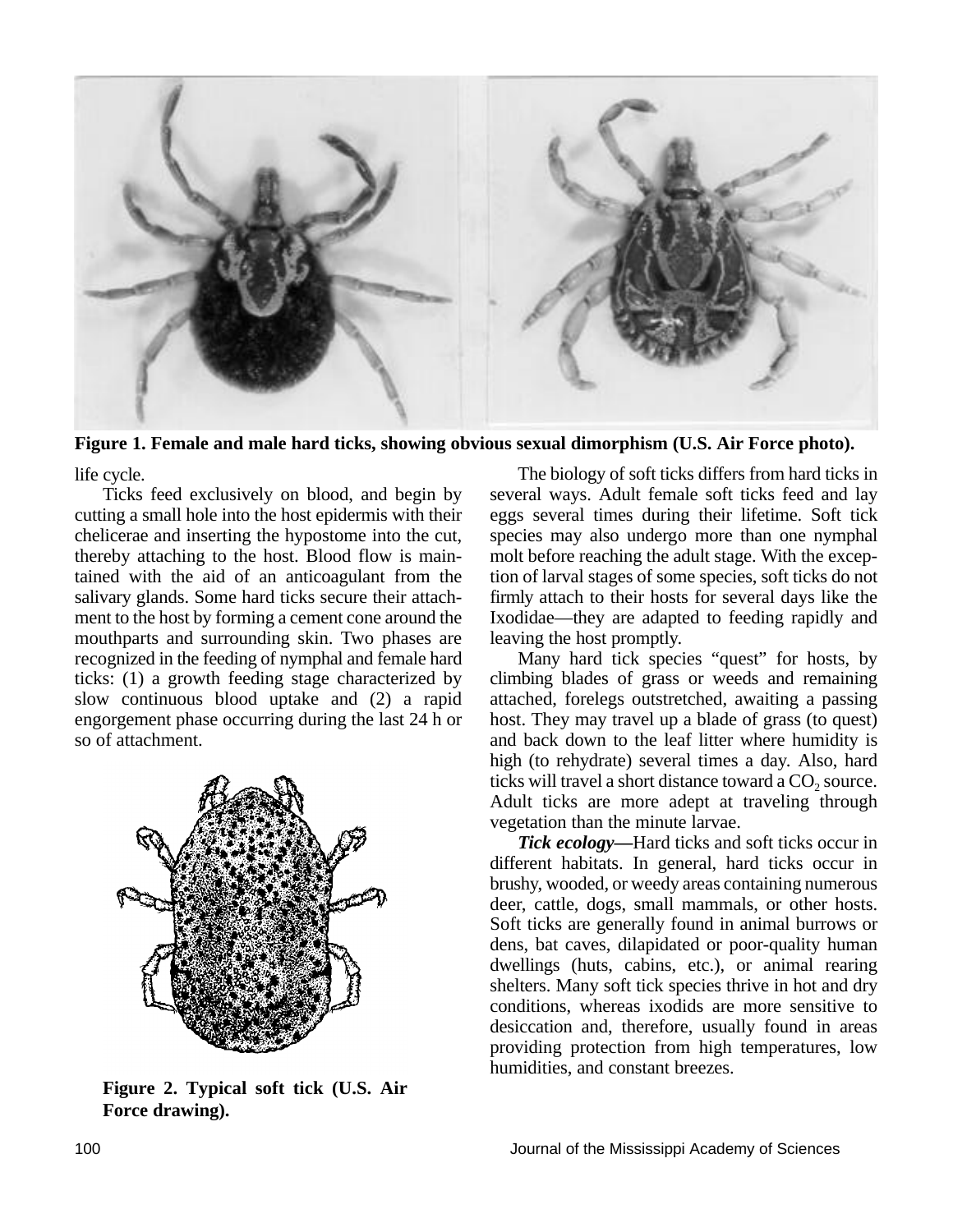Most hard ticks, being sensitive to desiccation, must practice water conservation and uptake. Their epicuticle contains a wax layer which prevents water movement through the cuticle. Water can be lost through the spiracles; therefore, resting ticks keep their spiracles closed most of the time opening them only one or two times an hour. Tick movement and its resultant rise in  $\mathrm{CO}_2$  production cause the spiracles to open about 15 times an hour with a corresponding water loss.

Development, activity, and survival of hard ticks is influenced greatly by temperature and humidity within the tick microhabitat. Because of their temperature and high humidity requirements, as well as host availability, hard ticks tend to congregate in areas providing those factors. Ecotonal areas (interface areas between forests and fields) are excellent habitats for hard ticks. Open meadows/prairies, along with climax forest areas, support the fewest ticks. Ecotone areas and small openings in the woods are usually heavily infested. Deer and small mammals thrive in ecotonal areas, thus providing blood meals for ticks. In fact, deer are often heavily infested with hard ticks in the spring and summer months. The optimal habitat of white tail deer has been reported to be the forest ecotone, since the area supplies a wide variety of browse and frequently offers the greatest protection from their natural enemies. Many favorite deer foods are also found in the low trees of an ecotone, including greenbrier, sassafras, grape, oaks, and winged sumac.

Ticks are not evenly distributed in nature. The spatial arrangement of ticks in nature may be uniform (over-dispersed), random, or aggregated (underdispersed), depending upon tick species and ecology of the host (Korch, 1994). Hard ticks attach to a vertebrate host for several days. Host specificity varies by tick species; some ticks feed on almost any vertebrates, whereas others are closely associated with a particular rodent, bird, reptile, etc. Since engorged ticks are most likely to fall off wherever their hosts spend the most time, the presence of ticks in the environment is largely a function of host activity.

*Field study—*Previous tick studies in Mississippi have indicated clustering or clumping of at least two hard-tick species. A study of the ecology of adult

*Ixodes scapularis* in a privately owned wildlife management area demonstrated clustering patterns (Goddard, 1992). Another study, 200 miles north of the first, revealed clumping of adult *Amblyomma americanum*, or lone star ticks (LST) (Jackson et al. 1996). The LST is an extremely aggressive pest species occurring primarily in the southeastern and south-central United States, and up the eastern seaboard to approximately New York. All three motile life stages bite humans, pets, domestic and wild animals. A field study was designed to determine whether the phenomenon of tick clustering in nature is real and predictable. Portions of this work have been previously published (Goddard, 1997).

#### MATERIALS AND METHODS

*Field study—*Lone star ticks were collected in two field plots over a period of seven months and their location within the plots studied in relation to soil moisture and shade. In late winter, 1994, two lanes 620 meters long by 2 meters wide were mowed ("bush-hogged") through the woods at the Copiah County Game Management Area in central Mississippi. The narrow lanes were mowed to facilitate careful sampling and exact numbering of each lane into 10-meter sections. The two lanes were located 1.6 kilometers apart. Each lane crossed several types of habitat (open field; creek bottoms; and forests of oak, hickory, and pine). From April 1, 1994, to October 31, 1994, each lane was sampled for ticks on a weekly basis: a 1-square-meter piece of white flannel cloth was dragged up one side of the lane all the way to the end and back down the other side. The cloth was examined for ticks every 10 meters. Spots were marked on a map drawn to scale wherever LST's (adults or nymphs) were captured. Except for voucher specimens, all ticks were returned alive to the plots. Percent shade for each 10-meter section of lane was visually estimated three times during the season (May 15, July 15, and September 15) and averaged to yield a shade value for each section. Percent soil moisture was determined (using an OSK® soil moisture meter from Forestry Suppliers of Jackson, Mississippi) on the same three dates and averaged to yield a moisture value for each 10-meter section.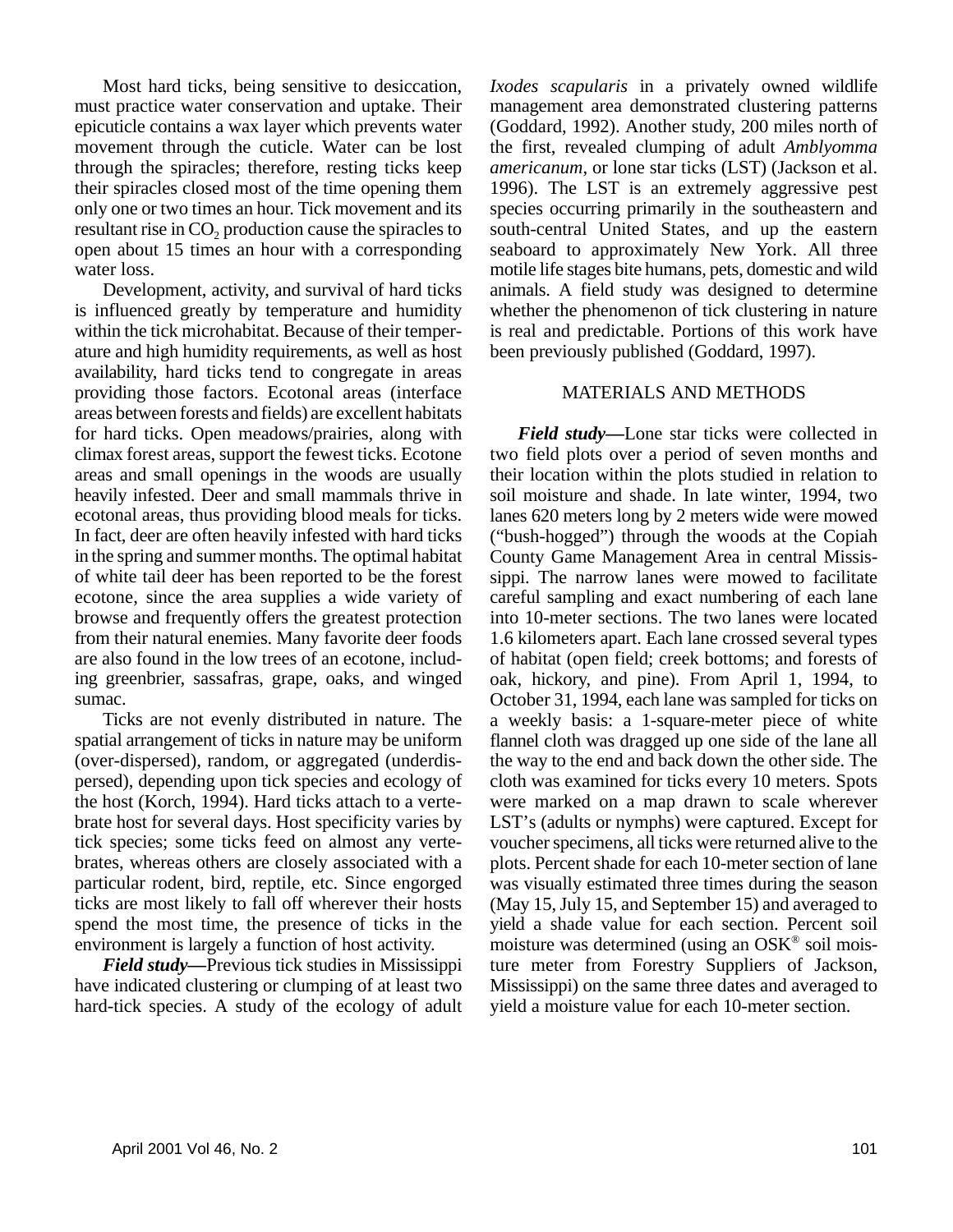

**Figure 3. Distribution of ticks collected from study sites, Copiah County Game Management Area, showing clustering effect. Each dot represents one or more tick collections.**

#### RESULTS AND DISCUSSION

*Field study—*Overall, 221 LST's were collected—64 in site one and 157 in site two. Breaking down by life stage, 31 adults and 33 nymphs were collected in site one, whereas 44 adults and 113 nymphs were collected in site two. Seasonally, the peak of adult ticks in site one was June 15; the peak in site two was June 8. More nymphs were collected on May 31 and June 8 than any other date in site one, and on June 8 in site two.

Lone star ticks were clustered in the lanes (Figure 3). This was most obvious in site two (especially the nymphs, see Figure 3 D). In fact, if one calculates the area where most ticks were found and divides by total area (x 100), the percent of area where ticks were found is quite small (Table 1). This was most striking for nymphs in site one where 73% were collected in 9.7% of the lane. Overall, approximately 70% of LST's were found in approximately 10–20% of the geographic area.

Percent shade in the lanes ranged from 0–90% in both sites. Ticks were collected mostly from shaded areas. Only three ticks out of 221 were collected in 10% or less shade. This may be due to LST inability survive hot dry environments. One study in Arkansas demonstrated that LST eggs reared in an environment of <75% humidity would not hatch (Lancaster, 1957). The average percent shade for areas where all adult LST's were caught was 63% in site one, and 43% in site two. The average percent shade for areas where all nymphs were collected was 61% in site one and 46% in site two. If one further breaks down the collection data into only the areas where most LST's were collected the percentages are higher (Table 2). Soil moisture in the lanes ranged from 20–66% in site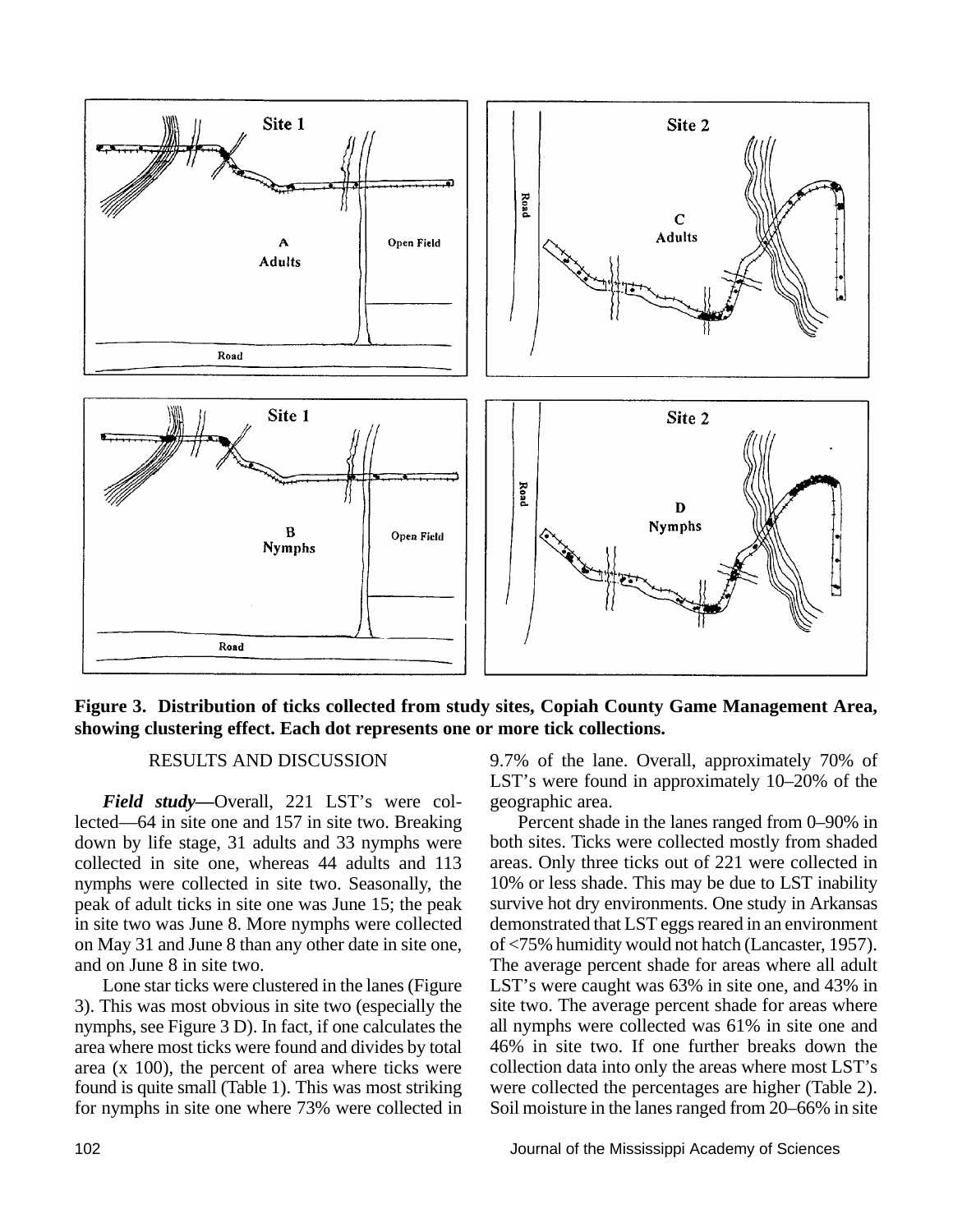one and from 27–88% in site two. Overall, site two was a wetter site. Interestingly, site two produced 30% more ticks than site one. Again, this may relate to moisture needs by lone star ticks for survival. Ticks were collected where soil moisture was >23%, with most collected where it was 37% or higher (Table 3).

| <b>Site</b> | <b>Tick Stage</b> | <b>Percent of Area</b><br><b>Where Majority of</b><br><b>Ticks Were Found</b> |
|-------------|-------------------|-------------------------------------------------------------------------------|
|             | Adult             | 17.7                                                                          |
|             | Nymph             | 9.7                                                                           |
|             | Adult             | 14.5                                                                          |

**Table 1. Clustering of lone star ticks in study sites.**

| Table 2. Percent shade in places where the  |  |
|---------------------------------------------|--|
| majority of lone star ticks were collected. |  |

2 Nymph 25.8

| <b>Site</b>           |       | Amount<br><b>Tick Stage LST's Collected</b> | Percent<br><b>Shade</b> |
|-----------------------|-------|---------------------------------------------|-------------------------|
|                       | Adult | 21/31 (68%)                                 | 71                      |
|                       | Nymph | 24/33 (73%)                                 | 65                      |
| $\mathcal{D}_{\cdot}$ | Adult | 31/44 (70%)                                 | 45                      |
|                       | Nymph | 81/113 (72%)                                | 71                      |

This study indicated that lone star tick clustering in nature is real and somewhat predictable. Clearly definable spots in the study sites consistently produced ticks, whereas others did not. For example, almost no ticks were collected in open areas with full sunlight. Approximately 70% of ticks were collected in 10–20% of the geographic area.

*Implications for disease transmission—*Clustering of ticks in the woods can have important epidemiological implications. A person working or playing outdoors may encounter one of these "hot spots" and acquire numerous tick bites. I personally saw a young family with two children under age 6 having a picnic on the ground at a state park in an

area where I had previously collected hundreds of lone star ticks! On the other hand, tick clustering may be a weak link which we can exploit for prevention/control purposes. If sites of clustering can b e

identified they can be possibly avoided or sprayed with pesticides. Since most of the ticks only occur in 10–20% of the area, then carefully placed (precisiontargeted) pesticides could theoretically significantly reduce tick populations with minimal use of pesticides.

| Site | <b>Tick Stage</b> | Amount<br>LST's<br><b>Collected</b> | <b>Percent</b><br><b>Soil</b><br><b>Moisture</b> |  |
|------|-------------------|-------------------------------------|--------------------------------------------------|--|
|      | Adult             | 21/31 (68%)                         | 38                                               |  |
|      | Nymph             | 24/33 (73%)                         | 37                                               |  |
| 2    | Adult             | 31/44 (70%)                         | 52                                               |  |
| 2    | Nymph             | 81/113<br>(72%)                     | 53                                               |  |

**Table 3. Percent soil moisture in places where the majority of lone star ticks were collected.**

#### LITERATURE CITED

- Burgdorfer, W. 1977. Tick-borne diseases in the United States: Rocky Mountain spotted fever and Colorado tick fever. Acta Tropica 34:103–125.
- Goddard, J. 1992. Ecological studies of adult *Ixodes scapularis* in central Mississippi: Questing activity in relation to time of year, vegetation type, and meteorologic conditions. J. Med. Entomol. 29:501–506.
- Goddard, J. 1997. Clustering effects of lone star ticks in nature: Implications for control. J. Environ. Hlth. 59:8–11.
- Jackson, L.K., D.M. Gaydon, and J. Goddard. 1996. Seasonal activity and relative abundance of *Amblyomma americanum* in Mississippi. J. Med. Entomol. 33:128–131.
- Korch, G.W. Jr. 1994. Geographic dissemination of tick-borne zoonoses. Page 447 *in* D.E. Sonenshine and T.N. Mather, eds, Ecological Dynamics of Tick-borne Zoonoses, New York: Oxford University Press.
- Lancaster, J.L. 1957. Control of the Lone Star Tick. Univ. Ark. Agric. Exp. Sta. Rep. Serv. No. 67.
- Spach, D.H., W.C. Liles, G.L. Campbell, R.E. Quick, D.E. Anderson, Jr., and T.R. Fritsche. 1993. Tick-borne diseases in the United States. N. Engl. J. Med. 329:936–947.
- Varma, M.G.R. 1993. Ticks and mites. Pages 597–658 *in* R.P. Lane and R.W. Crosskey, eds, Medical Insects and Arachnids, Chapman and Hall, London.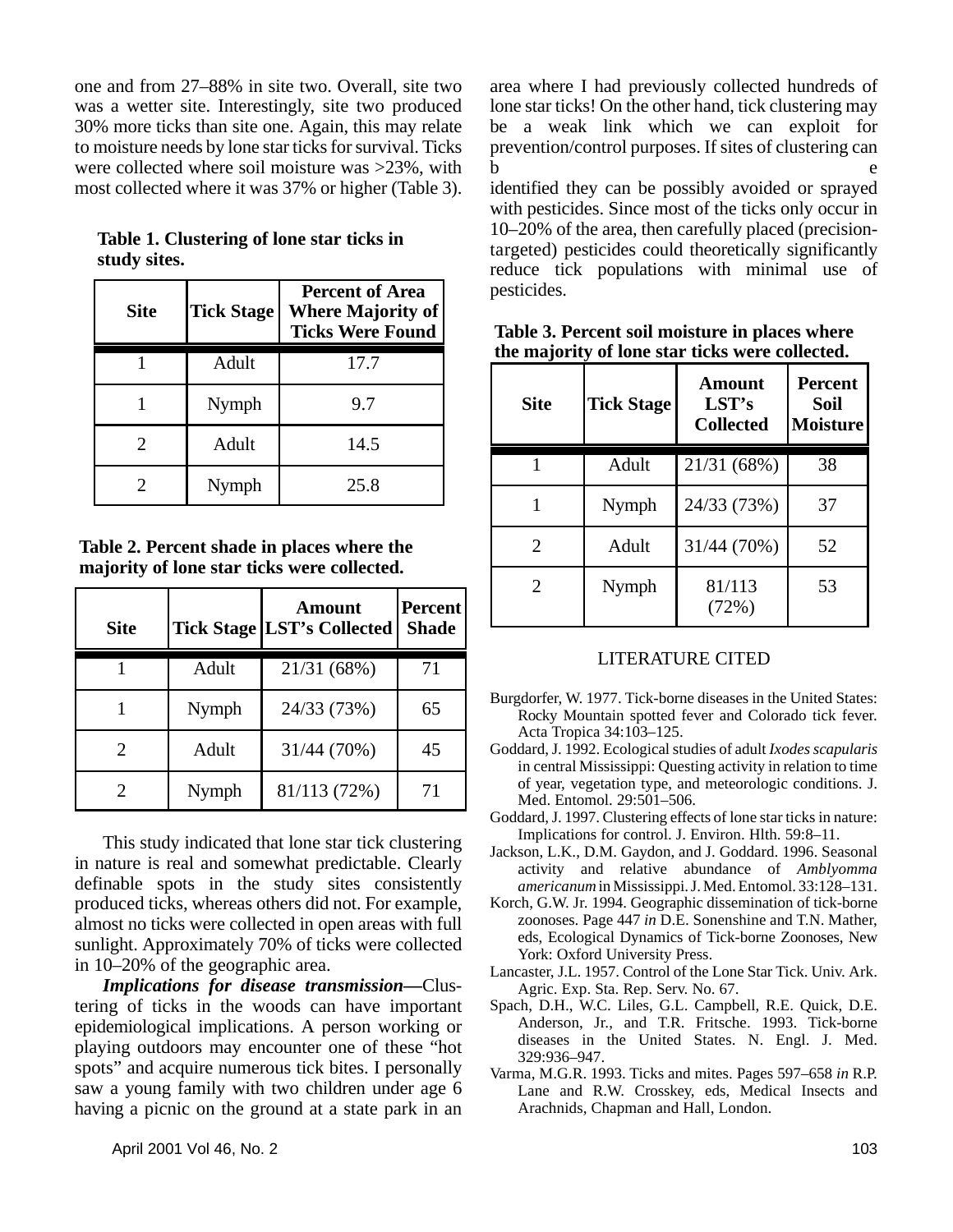## **Effect of Foliar-Applied Salicylic Acid on Cotton Flowering, Boll Retention, and Yield**

**J.J. Heitholt1, 2, J.H. Schmidt<sup>2</sup> , and J.E. Mulrooney<sup>3</sup>**

<sup>2</sup>USDA-ARS, P.O. Box 345, Stoneville, MS 38776 and <sup>3</sup>USDA-Forest Service, Starkville, MS 39759

Salicylic acid (2-hydroxybenzoic acid) may help regulate several plant functions, including systemic acquired resistance to pathogens and the formation of flowers. The objective of this study was to characterize the effects of foliar-applied salicylic acid on cotton (*Gossypium hirsutum* L.) flowering, boll retention, and yield. Field experiments were conducted at two Mississippi locations in 1995 and at one location in 1997. In 1995, a single application of sodium salicylate (0, 17.1, 51.3, or 171 g ha<sup>-1</sup>) was made two to three weeks prior to flowering. In 1997, nine sequential applications of sodium salicylate (51.3 g ha<sup>-1</sup>) or salicylic acid (44.3 g ha<sup>-1</sup>) or a check solution (Tween 20, polyoxyethylene sorbitan monolaurate only) were made beginning when the first floral buds were present and ending at first flower. In one of the 1995 tests and in the 1997 test, the cotton was not treated with insecticides after planting. Although physiological responses to exogenously-applied salicylic acid on cotton have been reported elsewhere, in the present study, flower production, boll retention, and yield were not significantly affected.

Foliar applications of salicylic acid have been shown to affect flower induction and flower numbers in several species. In minute duckweed (*Lemna paucicostata*), salicylic acid increased the percent of plants flowering under both long- and short-day lengths (Watanabe and Takimoto, 1979). Kharana and Cleland (1992) showed that 10 µM salicylic acid or benzoic acid induced flowering of *L. paucicostata* LP6. Both exogenous salicylic acid and the salicylic acid fraction of brown ambrosia aphid (*Dactynotus ambrosiae*) honeydew that had been feeding on cocklebur, *Xanthium strumarium* L. induced flowering in inflated duckweed, *L. gibba* (Cleland and Ajami, 1974). However, in Japanese morningglory {[*Ipomoea nil* (L.) Roth]=[*Pharbitis nil* (L.) Choisy]}, salicylic acid reduced flowering (Groenewald and Visser, 1978).

In mung bean (*Vigna radiata* L.), three foliar sprays of 7.2 and 72  $\mu$ M salicylic acid increased seed yield per plant by 19 and 46%, respectively (Singh and Kaur, 1980). In cheena millet (*Panicum miliaceum* L.), salicylic acid increased plant height and grain number (Datta and Nanda, 1985).

In addition to possible involvement in flowering, the knowledge of the role of salicylic acid in systemic acquired resistance and pest resistance has recently been advanced (Raskin, 1992; Delaney et al., 1994; Ryals et al., 1996; Sticher et al., 1997). Plant drenches of salicylic acid at 61 and 123 µM also increased cotton root gossypol concentration by 35 and 47%, respectively (Khoshkhoo et al., 1993). Soaking cotton seedling root systems for 30 s in 0.1% salicylic acid reduced shoot fresh weight and rootknot nematode (*Meloidogyne incognita* race 3) egg numbers per root biomass (Hedin et al., 1995). Herbivory by *Helicoverpa zea* (Boddie) increased cotton leaf salicylic acid and  $H_2O_2$  concentration (Bi et al., 1997), a response frequently observed following pathogenesis (Klessig and Malamy, 1994). However, foliar applications of salicylic acid did not affect cotton foliar resistance to *H. zea*. Hypersensitivity response to bacterial blight (*Xanthomonas campestris* pv *malvacearum*) in cotton was reported to be related to the accumulation of salicylic acid in cotyledons (Martinez et al., 2000).

Since the agronomic effects of salicylic acid on cotton in the mid-south USA have not been reported, the objective of this study was to determine whether foliar applications of sodium salicylate or salicylic acid would increase yield, flowering, and boll retention in field-grown cotton.

<sup>&</sup>lt;sup>1</sup>Author for correspondence. Current address: Texas Agricultural Research and Extension Center, 17360 Coit Road, Dallas, TX 75252, j-heitholt@tamu.edu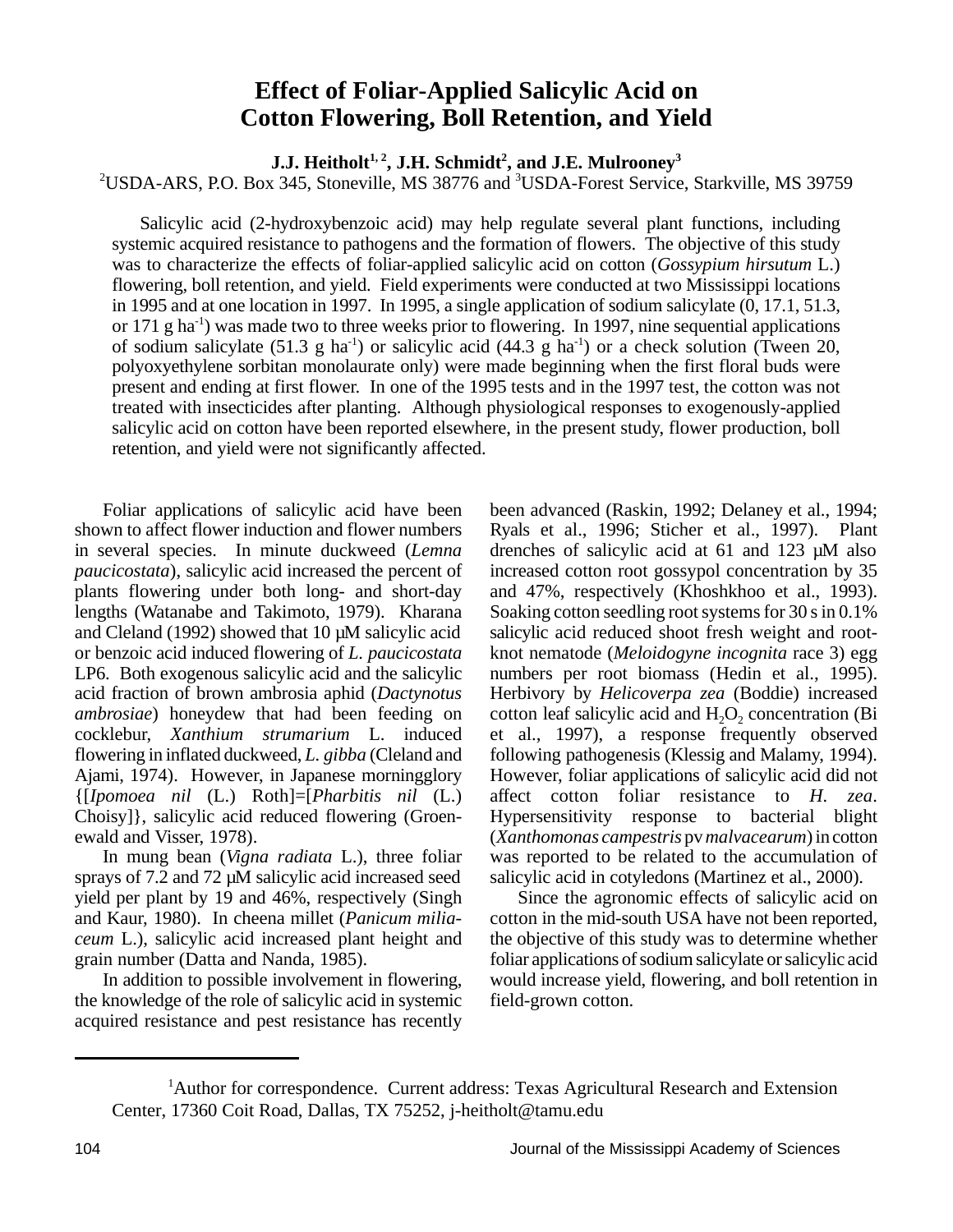#### MATERIALS AND METHODS

Cotton (cv. Deltapine 50) was grown in the field in two locations (3 km apart) near Stoneville, MS in 1995. Seed were planted on 18 April 1995 (Test 1) at one location on a mixed soil type (a Bosket very fine sandy loam and a Dundee very fine sandy loam) and on 10 May 1995 for the second location on Dundee silty clay (Test 2). No attempt was made to match planting dates between Test 1 and Test 2. In 1997, Test 3 was planted on 23 May at the same site where Test 1 was two years earlier. Conventional fungicide seed-treatment and planting procedures were used. Row spacing was 102-cm and plots were four rows wide and 5.2 m long. Final plant stand density averaged 11 plants  $m<sup>-2</sup>$ .

In Tests 1 and 2, foliar treatments were applied on only one date during the floral bud stage, approximately two to three weeks before first bloom. The treatments consisted of one application of 0, 0.625, 1.87, or 6.25 mM Na salicylate (Sigma Chemical Co., St. Louis, MO). All solutions contained 0.05% (v/v) Tween 20 (polyoxyethylene sorbitan monolaurate, Sigma Chemical Co., St. Louis, MO) and were applied using a backpack sprayer with flat-fan nozzles. The rate of solution applied was 171 L ha<sup>-1</sup> (17.1 mL m<sup>-2</sup>). Thus, rates of sodium salicylate were 0, 17.1, 51.3, and 171 g ha<sup>-1</sup>. Application dates were 14 June 1995 for Test 1 and 15 June 1995 for Test 2. Initial flowering for Test 2 occurred approximately one week later than flowering for Test 1. An additional unsprayed check treatment, was included in both tests.

Because the results in Tests 1 and 2 indicated that a one-time salicylic acid spray had little effect, we changed to multiple treatments in Test 3 to consist of a check (Tween 20 only), foliar sprays of 1.87 mM sodium salicylate (pH 5.4) with 0.05% Tween 20, and foliar sprays of 1.87 mM salicylic acid (pH 3.1) also with 0.05% Tween 20. Application dates were 16 June, 18 June, 20 June, 23 June, 25 June, 27 June, 1 July, 8 July, and 15 July 1997. The spray rate for each application was 17.1 mL  $m<sup>2</sup>$  (171 L ha<sup>-1</sup>). For sodium salicylate and salicylic acid, respectively, seasonal totals of 462 g and 395 g were applied per ha.

In Tests 1 and 3, plots were not treated with insecticide. In Test 2, plots were treated with insecticide on 27 May, 10 June, 22 June, 1 July, 15 July, 3 Aug., and 12 Aug. when insect pests typical of mid-South USA cotton reached threshold levels.

On selected dates during flowering (approximately twice weekly), white flowers were counted on one of the inner rows of each plot  $(5.28 \text{ m}^2 \text{ per plot})$ . In upland cotton, petals of blooms are white or cream colored on the day of anthesis. Petals are inconspicuous the day prior to anthesis and are pink or red the day following anthesis. Thus, it is possible to find and count all flowers at anthesis on a given day without concern for counting flowers that reached anthesis on an earlier or later date. An estimate of flowers reaching anthesis, on days when counts were not made, was made by interpolation. Subsequently, total seasonal flower production was calculated (Heitholt, 1993).

As the crop matured, open bolls were counted and hand-harvested from  $4.6 \text{ m}^2$  of one inner row per plot (same row as that used for the flower count). Handharvest dates were 25 Aug., 6 Sept., 18 Sept., 27 Sept., and 6 Oct. 1995 for Test 1. Harvest dates were 7 Sept., 27 Sept., and 9 Oct. 1995 for Test 2. For Test 3, harvest dates were 9 Sept., 16 Sept., 30 Sept., 6 Oct., 16 Oct., 23 Oct., and 3 Nov. 1997. Boll retention (seasonal boll number divided by seasonal flower number), yield, boll numbers, and boll size (lint per boll) were determined.

The treatments in all three experiments were arranged in a randomized complete block design with six replications. An analysis of variance (ANOVA) was performed on all data. For Tests 1 and 2, sources of variation were replicate, control, rate (control), and error. For Test 3, only three treatments were used, so the sources of variation were replicate, treatment, and error.

#### RESULTS AND DISCUSSION

Tests 1 and 2 indicated that none of the treatments significantly affected yield (Table 1). It is possible that treatment of plants with salicylic acid can induce defenses against microbes, insects, and herbivores (Metraux and Raskin, 1992). Therefore, we originally hypothesized that a positive effect from salicylate was more likely in Test 1, which did not receive insecticide, than in Test 2.

Other yield-related factors, such as flower production, boll numbers, boll retention percentage, and boll size were likewise unaffected by foliarapplied salicylate (Table 1). Flower production, boll numbers, and boll retention in this study were typical of previous studies with Deltapine 50 (Heitholt, 1993).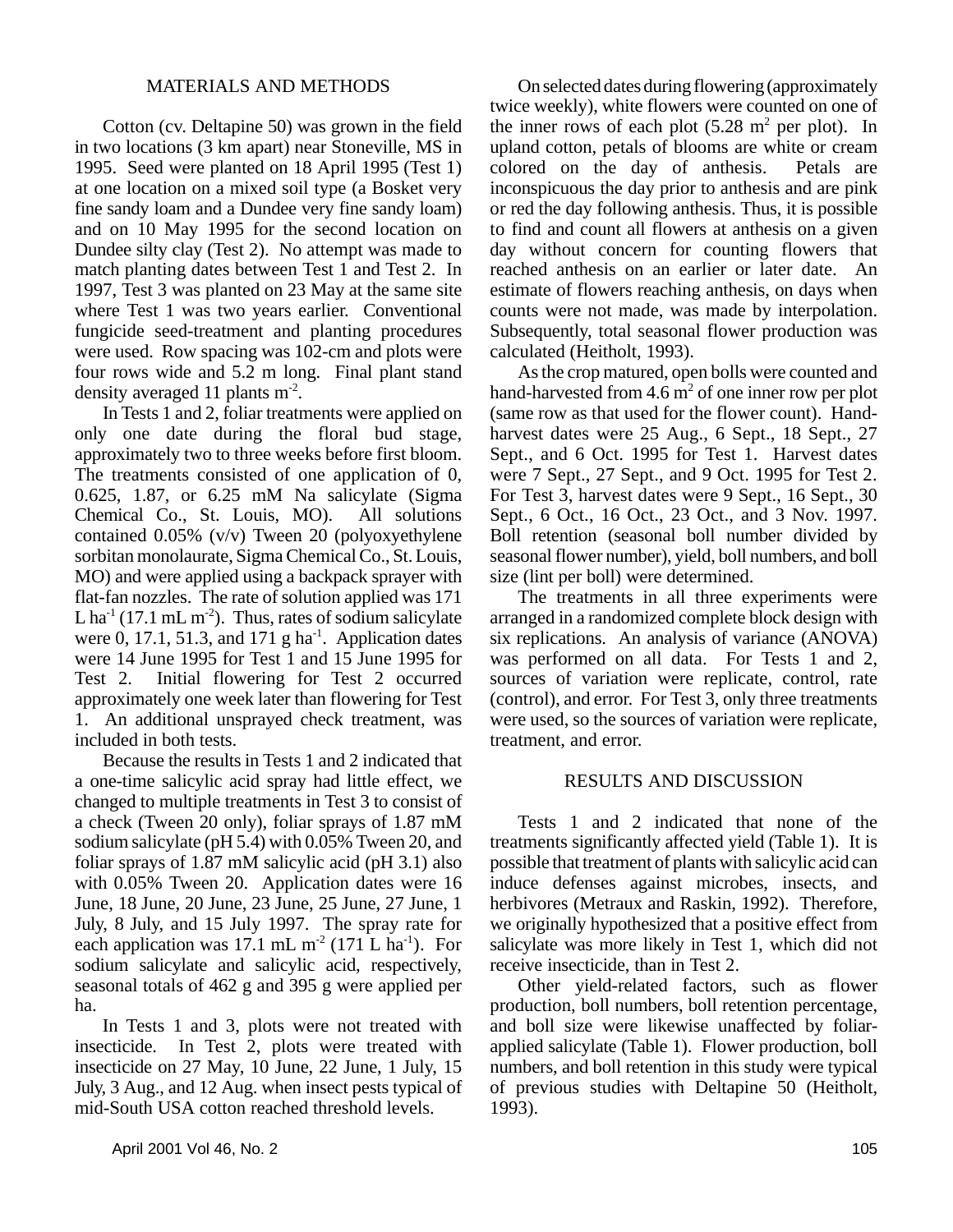In Test 3, a severe insect infestation greatly reduced flowering and yield. Yield was not significantly  $(P=0.08)$  affected by either salicylic acid or sodium salicylate (Table 2). Flower numbers, boll retention, and boll size were also unaffected. Others have reported that  $10^{-4}$  to  $10^{-10}$  M salicylic acid decreased abscisic acid-induced leaf abscission (as

measured by petiole breakage) in kidney bean (*Phaseolus vulgaris* L.) (Apte and Laloraya, 1982). In Tests 1, 2, and 3, differences in leaf damage due to treatments were not observed. However, a high incidence of boll rot was generally observed in Test 3 regardless of treatment (no data collected).

| Na Salicylate<br>Treatment            | Seasonal<br>Flowers | <b>Bolls</b> | <b>Boll</b><br>Retention | Lint Yield            | <b>Boll Size</b> |
|---------------------------------------|---------------------|--------------|--------------------------|-----------------------|------------------|
| Test 1<br>No Insecticide              | number $m-2$        |              | $\%$                     | $kg$ ha <sup>-1</sup> | $g$ (lint)       |
| Unsprayed                             | 104                 | 65.7         | 63                       | 970                   | 1.47             |
| Tween 20 only                         | 107                 | 63.9         | 60                       | 973                   | 1.53             |
| 17.1 g ha <sup>-1</sup>               | 110                 | 66.2         | 60                       | 1010                  | 1.52             |
| 51.3 g ha <sup>-1</sup>               | 110                 | 63.3         | 57                       | 938                   | 1.48             |
| $171.0 \text{ g} \text{ ha}^{-1}$     | 106                 | 70.2         | 66                       | 1040                  | 1.48             |
| LSD (0.05) <sup>a</sup>               | ns                  | ns           | ns                       | ns                    | ns               |
| Test 2<br>Conventional<br>Insecticide |                     |              |                          |                       |                  |
| Unsprayed                             | 114                 | 55.7         | 49                       | 764                   | 1.37             |
| Tween 20 only                         | 117                 | 54.6         | 47                       | 739                   | 1.37             |
| $17.1 g ha^{-1}$                      | 114                 | 53.2         | 47                       | 725                   | 1.36             |
| 51.3 g ha <sup>-1</sup>               | 110                 | 54.0         | 50                       | 751                   | 1.40             |
| $171.0$ g ha <sup>-1</sup>            | 114                 | 49.5         | 43                       | 708                   | 1.44             |
| $LSD (0.05)^{a}$                      | ns                  | ns           | ns                       | ns                    | ns               |

Table 1. Effect of sodium salicylate on flower production, boll characteristics, and lint yield of Deltapine 50 cotton in 1995 at two locations.

<sup>a</sup>LSD values for Test 1 were 11, 5.3, 9, 81, and 0.07 and for Test 2 were 13, 6.3, 14, 70, and 0.12.

In contrast to Patil and Wele (1992) factors other than salicylic acid obviously controlled the reproductive growth in field studies reported here. In the study by Patil and Wele (1992), salicylic acid may have increased yield by decreasing transpiration in a water-limited environment.

The finding that Test 1 (no insecticides) exhibited a greater yield than Test 2 (insecticides applied) needs an explanation. In Tests 1 and 2 (1995), extremely warm August temperatures in the mid-Delta impeded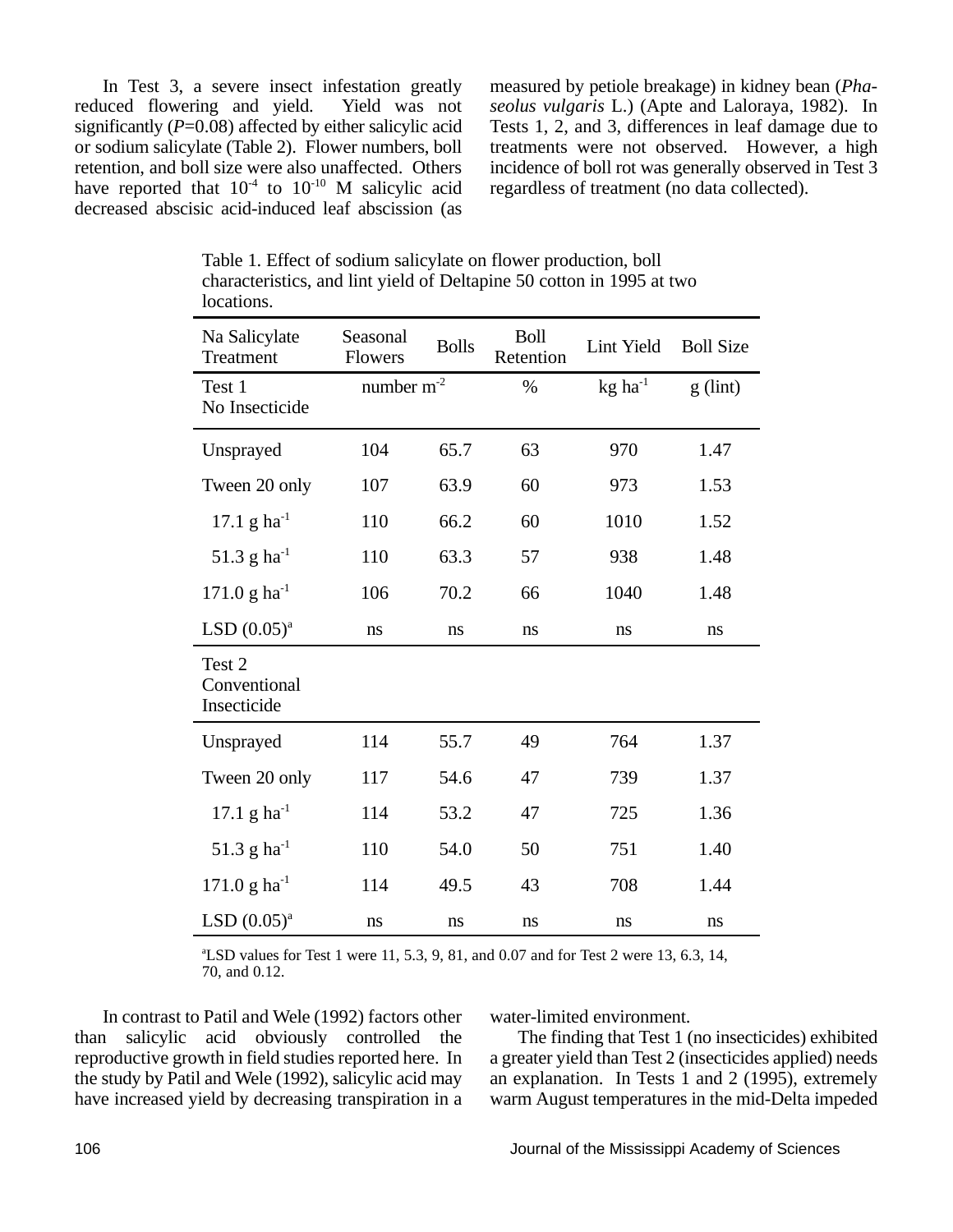reproductive growth. Reproductive development of the earlier planted cotton (i.e., Test 1) was about one week further advanced than Test 2. Although one week is not extremely long, fruit growth in Test 1 apparently escaped much the warm temperatures that occurred in August 1995. This hypothesis is supported by the observation that earlier maturing cultivars tended to outyield later maturing cultivars at sites adjacent to Tests 1 and 2 that year (Heitholt and Meredith, 1998). In Test 3 (1997), the low yields  $(395 \text{ to } 487 \text{ kg ha}^{-1} \text{ vs. } 708 \text{ to } 1040 \text{ kg ha}^{-1} \text{ in } 1995)$ 

were likely due to a late planting date combined with high insect pressure.

Despite salicylic acid's lack of effect here, the results should not be interpreted to preclude the importance of salicylic acid in systemic acquired resistance or its role for protecting cotton against insects and pathogens. Future studies need to characterize genotypic differences in response to salicylic acid concentrations and determine whether those differences can affect pathogen resistance or yield.

Table 2. Effect of nine sequential pre-bloom foliar sprays of Tween 20, 1.87 mM salicylic acid, or 1.87 mM sodium salicylate on flower production, boll characteristics, and lint yield of Deltapine 50 cotton in Test 3 (1997). The field was not treated with insecticide.

| Salicyclic Acid<br>Treatment | Seasonal<br><b>Flowers</b> | <b>Bolls</b> | Boll<br>Retention | Lint<br>Yield | Boll<br><b>Size</b> |
|------------------------------|----------------------------|--------------|-------------------|---------------|---------------------|
|                              | number $m^{-2}$            |              | $\%$              | kg, ha        | $g$ (lint)          |
| Tween 20 only                | 37.2                       | 31.4         | 85.7              | 432           | 1.39                |
| Salicyclic acid              | 40.1                       | 33.1         | 83.2              | 487           | 1.48                |
| Na salicylate                | 34.9                       | 27.3         | 80.3              | 395           | 1.46                |
| $LSD (0.05)^{a}$             | ns                         | ns           | ns                | ns            | ns                  |

<sup>a</sup>LSD values for Test 3 were 7.9, 5.3, 14.2, 75, and 0.09.

#### ACKNOWLEDGMENT

The authors thank D. Boykin for statistical advice.

#### LITERATURE CITED

- Apte, P.V., and M.M. Laloraya. 1982. Inhibitory action of phenolic compounds on abscisic acid-induced abscission. J. Exp. Bot. 33:826–830.
- Bi, J.L., J.B. Murphy, and G.W. Felton. 1997. Does salicylic acid act as a signal in cotton for induced resistance to *Heliocoverpa zea*? J. Chem. Ecol. 23:1805-1818.
- Cleland, C.F., and A. Ajami. 1974. Identification of the flowerinducing factor isolated from aphid honeydew as being salicylic acid. Plant Physiol. 54:904–906.
- Datta, K.S., and K.K. Nanda. 1985. Effect of some phenolic compounds and gibberellic acid on growth and development of cheena millet (*Panicum miliaceum* L.).

Indian J. Plant Physiol. 28:298–302.

- Delaney, T.P., S. Uknes, B. Vernooij, L. Friedrich, K. Weymann, D. Negrotto, T. Gaffney, M. Gut-Rella, H. Kessmann, E. Ward, and J. Ryals. 1994. A central role of salicylic acid in plant disease resistance. Science 266:1247–1250.
- Groenewald, E.G., and J.H. Visser. 1978. The effect of arachidonic acid, prostaglandin and inhibitors of prostaglandin synthetase, on the flowering of excised *Pharbitis nil* shoot apices under different photoperiods. Z. Pflanzenphysiol. 88:423–429.
- Hedin, P.A., B. Tang, and R.G. Creech. 1995. Effect of bioregulators on development and reproduction of rootknot nematode in cotton plant roots. Miss. Agric. Forest. Exp. Stn. Bulletin 1028, 6 p.
- Heitholt, J.J. 1993. Cotton boll retention and its relationship to lint yield. Crop Sci. 33:486–490.
- Heitholt, J.J., and W.R. Meredith, Jr. 1998. Yield, flowering, and leaf area index of okra-leaf and normal-leaf cotton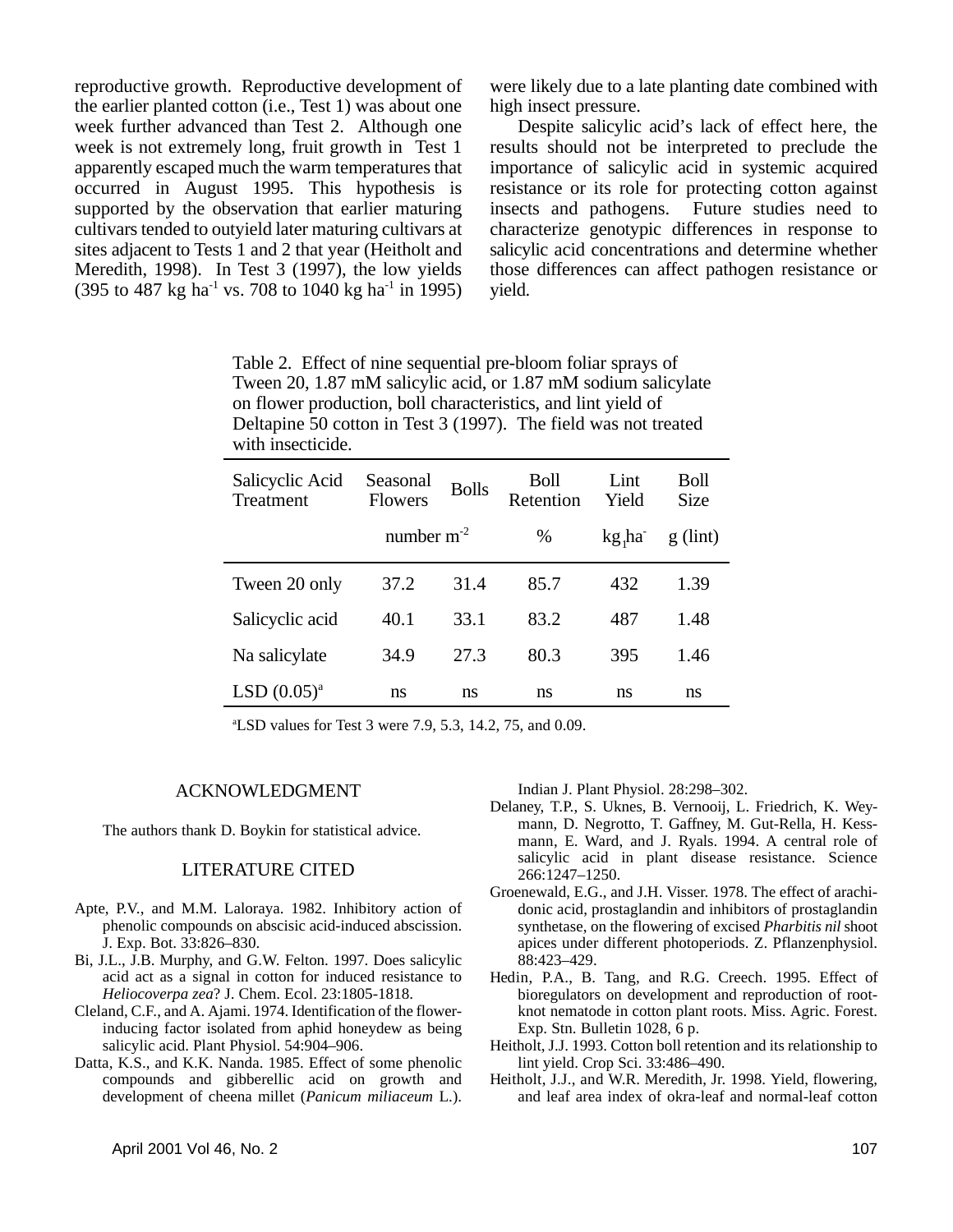isolines. Crop Sci. 38:643–648.

- Kharana, J.P., and C.F. Cleland. 1992. Role of salicylic acid and benzoic acid in flowering of a photoperiod-insensitive strain of *Lemna paucicostata* LP6. Plant Physiol. 100:1541–1546.
- Khoshkoo, N., P.A. Hedin, and J.C. McCarty, Jr. 1993. Effects of bioregulators on the terpenoid aldehydes in root-knot nematode infected cotton plants. J. Agric. Food Chem. 41:2442–2446.
- Klessig, D.F., and J. Malamy. 1994. The salicylic acid signal in plants. Plant Mol. Biol. 26:1439–1458.
- Martinez, C., J.C. Baccou, E. Bresson, Y. Baissac, J.F. Daniel, A. Jalloul, J.L. Montillet, J.P. Geiger, K. Assigbetse, and M. Nicole. 2000. Salicylic acid mediated by the oxidative burst is a key molecule in local and systemic responses of cotton challenged by an avirulent race of *Xanthomonas campestris* pv *malvacearum*. Plant Physiol. 122:757–766.

Metraux, J.P., and I. Raskin. 1993. Role of phenolics in plant

disease resistance. Pages 191–209 *in* I. Chet ed. Biotechnology in plant disease control. Wiley-Liss, Inc.

- Patil, S.M., and A.D. Wele. 1992. Yield of cotton as influenced by antitranspirants and land surface modification. Punjabrao Krishi Vidyapecth Res. J. 16:265–266.
- Raskin, I. 1992. Role of salicylic acid in plants. Annu. Rev. Plant Physiol. Plant Mol. Biol. 43:439–463.
- Ryals, J.A., U.H. Neuenschwander, M.G. Willits, A. Molina, H.-Y. Steiner, and M.D. Hunt. 1996. Systemic acquired resistance. Plant Cell 8:1809–1819.
- Singh, G., and M. Kaur. 1980. Effect of growth regulators on podding and yield of mung bean (*Vigna radiata* L. Wilczek). Indian J. Plant Physiol. 23:366–370.
- Sticher, L, B. Mauch-Mani, and J.P. Metraux. 1997. Systemic acquired resistance. Annu. Rev. Phytopathol. 35:235-270.
- Wantanabe, K., and A. Takimoto. 1979. Flower-inducing effects of benzoic acid and some related compounds in *Lemna paucicostata* 151. Plant Cell Physiol. 20:847–850.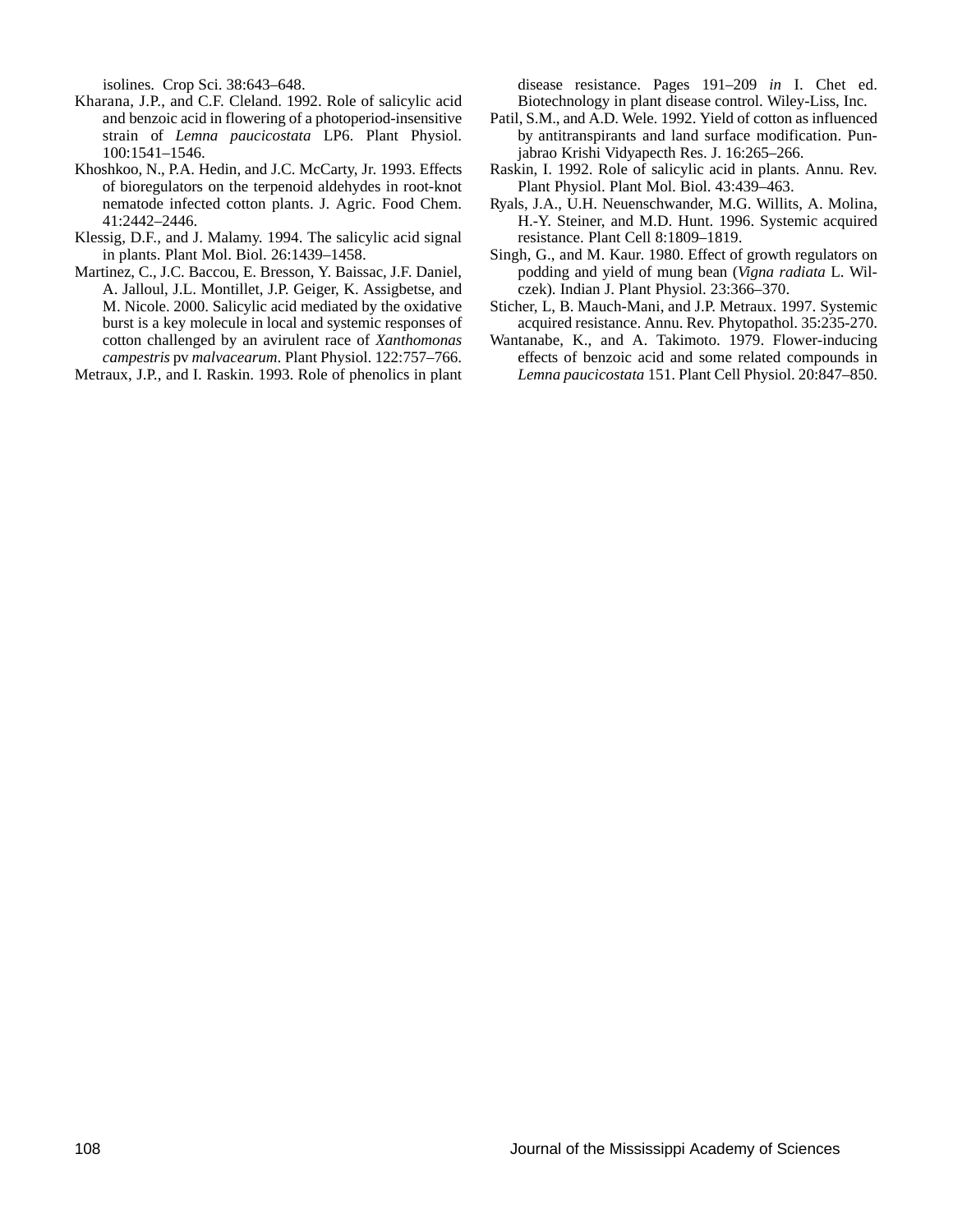The 2001 Meeting of the MAS in Tupelo was another success. Although attendance was down a bit, perhaps because of decreased state funding for travel, everyone who came had a great time. Since I was didn't present a paper this year I got to attend some sessions in areas other than microbiology, a pleasant change. I learned that Mississippi junior colleges and public schools are doing a lot with distance education over the WWW. Many of our colleges offer web-assisted courses using web pages to display course materials and supplement lectures but some classes are available exclusively in the virtual classroom. One of the most popular programs for web-based education is Blackboard (http:// www.blackboard.com), a program that provides a template for a course website including discussion groups, email, course announcements and online chats all customizable for your class. I also attended a symposium on systematics and the origin of species and listened to a lively discussion the likes of which I hadn't heard since my undergraduate days. Back in the main building the vendors' displays were arranged close to the refreshments so I had a chance to update my knowledge of new products for education and research. Dr. Jerome Goddard, the Dodgen Lecturer and Entomologist with the Mississippi Department of Health, gave a entertaining lecture on tick borne diseases and his research on targeted spraying for tick control. If you don't believe that medical entomology can be fun you have not heard Dr. Goddard speak.

The annual MAS meeting affords a wonderful opportunity for students at all levels to give their first paper in a warm friendly place and learn more about what science is all about. I am still thrilled when I am there to see the light dawn in those young faces when they get IT and are inspired to do more, see more and go beyond what is required. This important asset to education in Mississippi is an organization supported only by your dues and your willingness to participate. Every year we come down to opening day hoping to have enough attendees to cover the meeting costs and that everything will work out. The board and the current small force of loyal volunteers cannot do it all without your help. Session chairpersons and assistants are needed in advance of the meeting to plan symposia and get all the equipment to the meeting site. There are opportunities for volunteers to help with local arrangements, posters, publicity, corporate sponsorship and exhibitors to name a few. The future of this organization is in your hands. Those that volunteer to do the work that needs to be done will help decide the future of MAS and science education in this state. We can use your help in making the next meeting even better than the last. If you want to volunteer or make suggestions -- give me a call or an email and I will make sure the next president gets your name and you get a chance to make a difference. The wealth of Mississippi is its people and what we can do when we work together. I hope you will join me in making our next meeting bigger and better than ever.

Our next meeting will be on the gulf coast on February 21 & 22, 2002. I hope to see you there but more importantly I hope to see you working during the year prior to the meeting to make this organization better. Let me hear from you, please.

Bill Lushbaugh wlushbaugh@microbio.umsmed.edu 601-984-1918 University of Mississippi Medical Center Department of Microbiology 2500 N. State Street Jackson, MS 39216-4505

## **Executive Officer's Column**

Life is full of good news and bad news and the MAS is no exception. Our good news was the creation of a new WEB site that allowed easier submission of abstracts, membership, and preregistration information. The bad news was that the site proved so popular that users were frequently confronted by slow response times that led to confused results. Fortunately, we can fix this problem by moving to a faster server. Other good news and bad news was seen at our recent annual meeting. The good news was the excellent turnout of over 300 super presentations. The bad news was the lower than usual attendance. However, this was to be expected in a year when state universities are having budget problems. Unfortunately, next year promises more of the same in terms of finances. The Academy has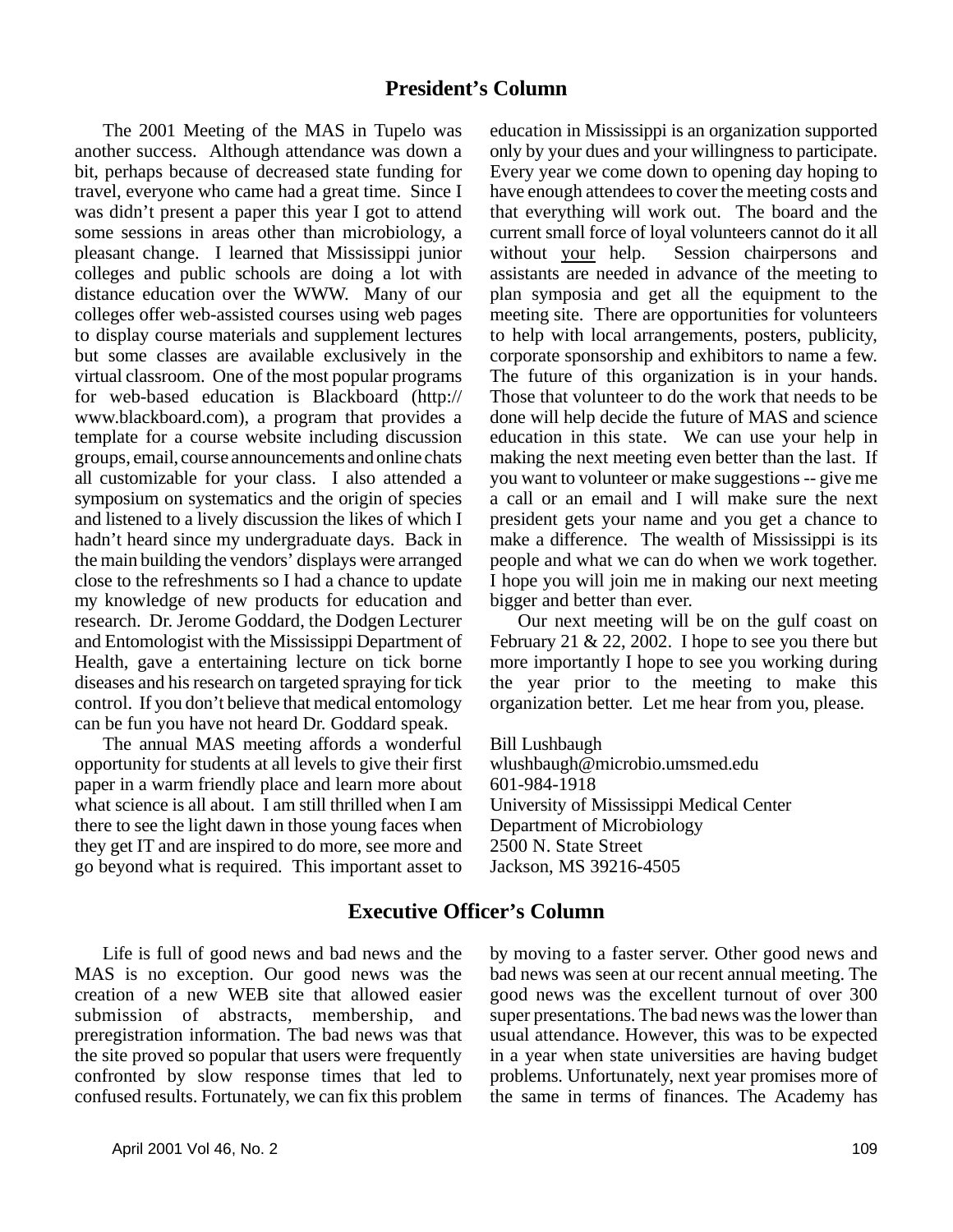encountered years like this before and has always persevered. In fact, the MAS provides a relatively inexpensive venue for presentation of scientific results. We'll ride through this period also. Remember, the MAS is approaching its  $75<sup>th</sup>$ anniversary and is older than most other state academies.

The year 2001 may not have presented us with HAL and monoliths on the moon (not to mention moon bases and manned missions to Jupiter). But it has provided us with fantastic advances in the sciences. We are fortunate to be witnessing the beginnings of two great scientific endeavors, the birth of the science of genomics and the habitation of the International Space Station. Clearly, every year brings great new discoveries. However, these two events will likely be seen as clear starting points for whatever may follow.

Genomics has actually been with us for a few years with the sequencing of bacterial genomes (and viral genomes many years before). Nevertheless, the determination of the sequence of the human genome and the annotation of that genome as well as the impending completion of the mouse genome will allow researchers to begin to ask "big picture" questions about development, gene regulation, metabolism, disease processes, stresses. It is humbling to finally recognize that humans do not have very many more genes than a common nematode or fruit fly.

What makes us more complex will be discovered as we further examine the expression and processing of our genetic messages. It is also fascinating to note that there appear to be far fewer differences among the genes of individuals than expected. Individuality

may be a function of differences in control of expression of genes. These questions are now amenable to being approached because of the availability of genomic data.

Beyond humans, genomics has also given us the first complete sequence of a plant's DNA. *Arabidopsis thaliana* has proven to be the "white rat" of the plant world. It is a tiny plant that has big implications for understanding plant development and metabolism. Again, comparative studies using other plants will probably yield the most valuable information.

The Space Station presents a different story. Many scientists oppose spending money on what thus far is a large engineering project with only nebulous goals. In fact, the Station has sucked money away from many space science projects. Nevertheless, the Station should give researchers a new tool that will allow them to ask "what if" types of questions. Its usefulness has not yet been as clearly proven as the genome projects have been. It is worth noting that when it first became apparent that we had the ability to sequence large pieces of DNA, there was still extreme controversy over whether we should even attempt the Human Genome Project. One hopes the Station will be a similar type of endeavor. In particular life and behavioral sciences as well as space sciences should begin to reap benefits. Space platforms have already transformed environmental sciences and the Station should further enhance this research. Science advances in both big and little steps. Genomics and the International Space Station have given us the frameworks to take giant leaps.—John Boyle

#### **Mississippi Junior Academy of Science 2001 Research Paper Competition**

The Mississippi Junior Academy of Sciences held its annual Research Paper Competition on January 12, 2001, jointly at Millsaps College and the Mississippi Museum of Natural Sciences. Over fifty papers were submitted to the competition. Thirty of those were selected for oral presentation on January 12. Over 100 students, teachers and parents attended the conference.

Submitted papers were divided into two classes. Class I papers were from students in grades nine and ten, while Class II papers were those of eleventh and twelfth graders. Within the classes, the papers were further divided by subject matter.

Winners by division were: Class I Biological Sciences - Ruopeng Zhu of Jackson Academy, Jackson - "The Effects of Sugar Consumption on Short Term Memory," Class I Physical Sciences - Christi Coleman and Carlin Williams of Jackson Academy, Jackson - "The Comparison of Conductivity Using Varying Voltages," Class II Biology - George Zeng of the Mississippi School for Mathematics and Science, Columbus - "A Study of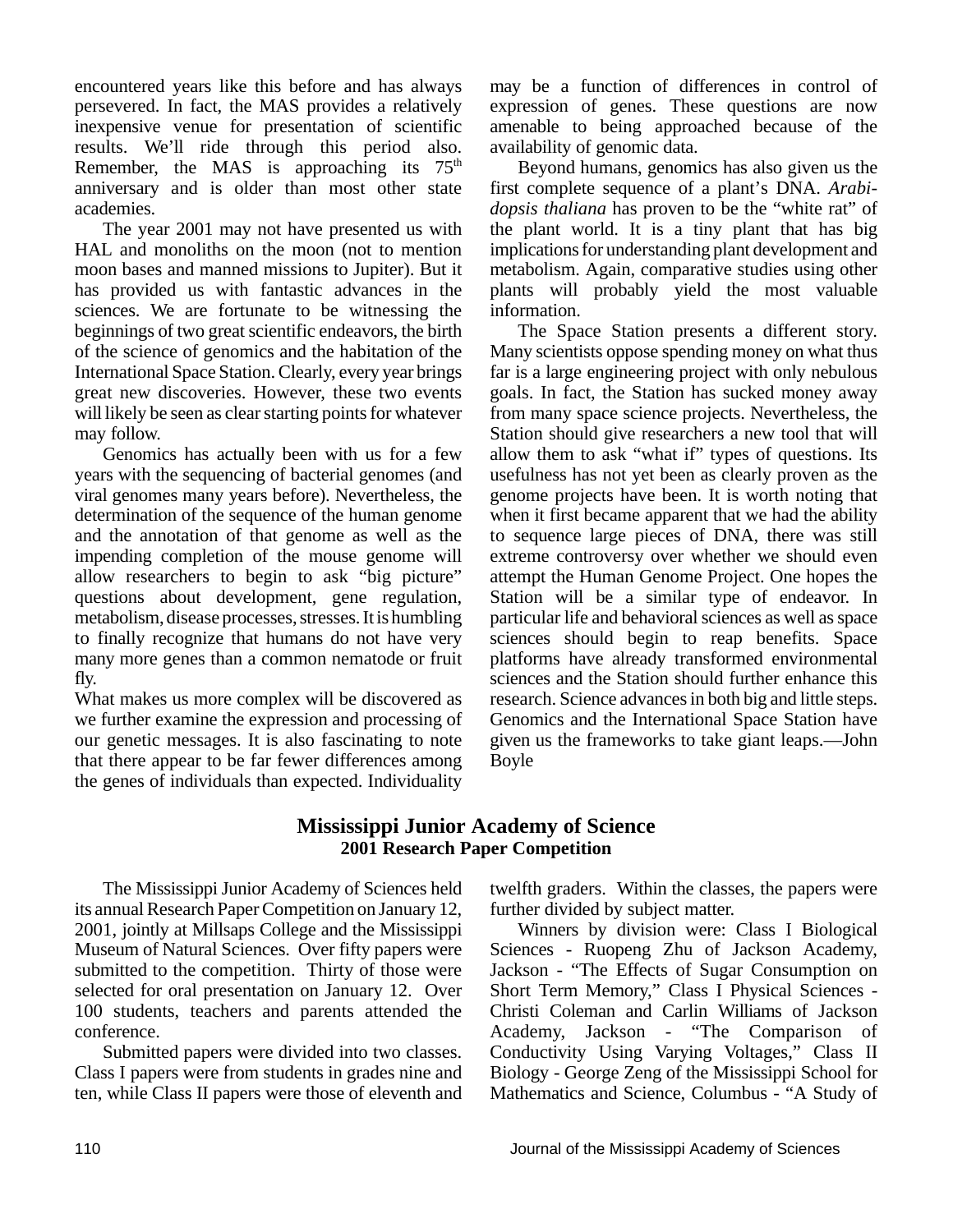Enzymes Extracted from Soybeans and Their Effects on Digestive Enzymes Derived from *Lygus hesperus*," Class II Biology Special Recognition - Emily Almas of St. Andrew's Episcopal School, Ridgeland - "The Effects of Androstene dione on Weight Gain in Female Balb/c Mice," Class II Physics and Engineering - Farzad Sadjadi of Cleveland High School, Cleveland - "Force Unification Through Interaction and Curvature of Multiple Dimensional Membranes," Class II Behavior Sciences, Sociology and Psychology - Ebone Ball, Deanna Longino, and Dwan Spires of Jim Hill High School, Jackson - "The Effects of Harp Music as an Environmental Enrichment for Captive Bushbabies," Class II Medicine and Health - Gita Subramony of St. Andrew's Episcopal School, Ridgeland - "The Effectiveness of Polymerase Chain Reaction for the Detection of Bacteremia," and Class II Chemistry - Paul Varnado of Hattiesburg High School, Hattiesburg - "Polymeric Enhanced Ultrafiltration in Wastewater Remediation."

The Class II divisional winners competed in an overall competition after a business luncheon. Special Recognition was given to Paul Varnado. Gita Subramony was the Second Place winner. The Clyde Sheely (overall) Award for 2001 was given to Farzad Sadjadi. All three of these winners are invited to

attend the 2002 American Junior Academy of Sciences Conference which will be held in Boston, Massachusetts, in February 2002.

Representing Mississippi at the 2001 American Junior Academy of Sciences Conference is Philip Eichhorn of Jackson Preparatory School (Jackson), Adrienne Howse of the Mississippi School for Mathematics and Science (Columbus), and Emily Almas of St. Andrew's Episcopal School (Ridgeland). This conference is to be held on February 14, 2001.

Each year at the annual business meeting a new executive board is elected by the membership of the Mississippi Junior Academy of Sciences. The following students were elected for the 2001 - 2002 executive board: President - Gita Subramony of St. Andrew's Episcopal School (Ridgeland), Vicepresident - Ruopeng Zhu of Jackson Academy (Jackson), Secretary - Nick Norris of Cleveland High School (Cleveland), Reporter - Paul Varnado of Hattiesburg High School (Hattiesburg), and Board Members - Clay Stewart of Jackson Academy (Jackson), Shelia Sundaram of St. Andrew's Episcopal School (Ridgeland), Miranda Davis of Yazoo City High School (Yazoo City), and Andrew Steele of Cleveland High School (Cleveland).—Betsy Sullivan



**Plan to attend the annual meeting of the Mississippi Academy of Sciences in Biloxi, MS, on February 21 & 22, 2002.**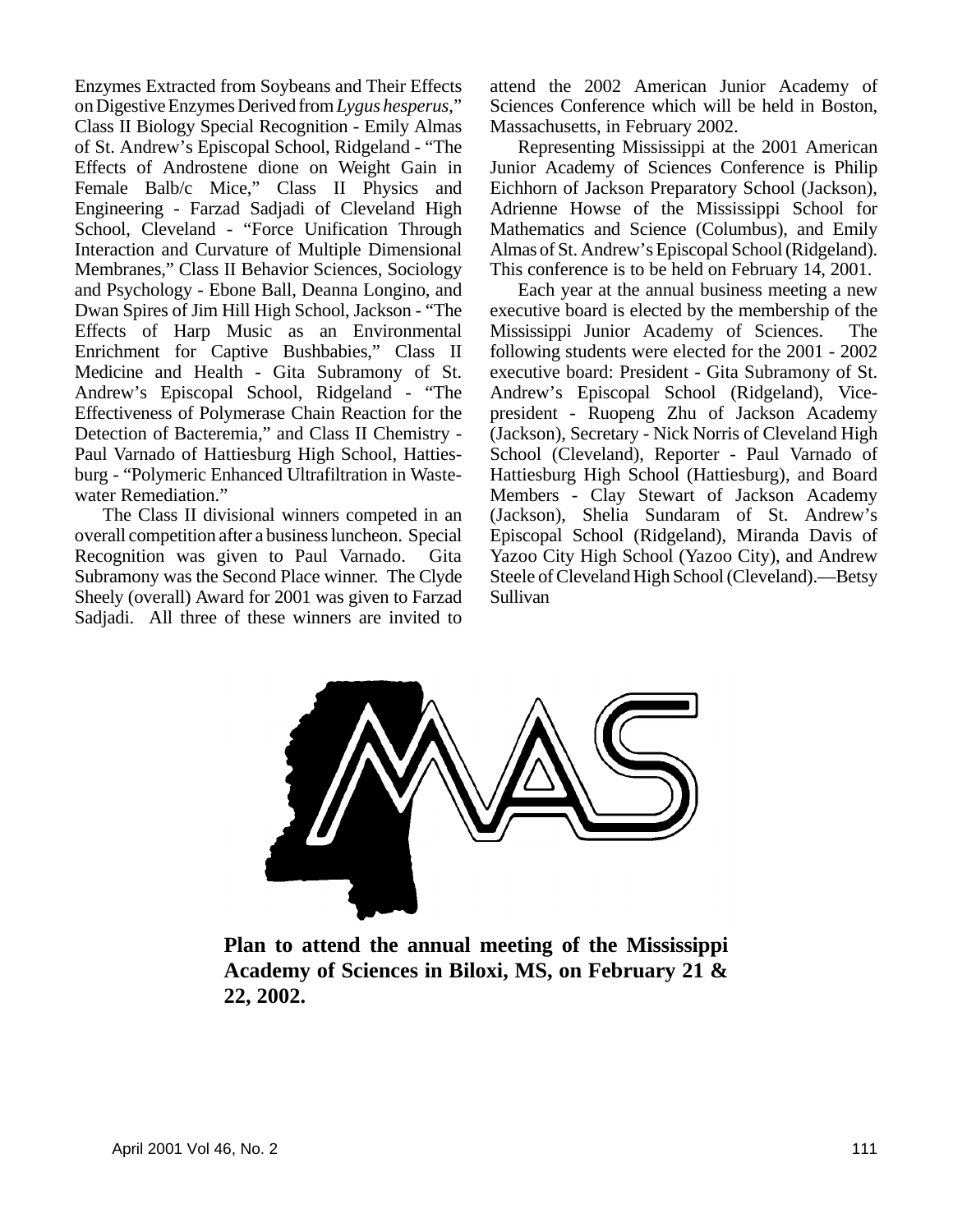## **Divisional Reports**

#### **Agriculture and Plant Science**

The Agriculture and Plant Science division had 18 platform and 12 poster presentations at the sixty-fifth annual meeting held in Tupelo. Two additional papers were scheduled but were not presented. An average of 50 attendees were present during each platform presentation.

Awards were presented to the graduate students platform presentations. The winners were 1<sup>st</sup> Melinda Lyman, 2nd Reena Shetty, 3rd Maritza Abril (all from University of Southern Mississippi), and 4<sup>th</sup> Koretta Kitchens, Alcorn State University. The divisional business meeting was held following the award presentation. Maria T. Begonia, the 2000-2001 vice-chair, was elected chair for the 2001-2002 and Girish K. Panicker was elected the vice-chair.—Franklin Chukwuma



Agriculture and Plant Sciences graduate student awards. (left to right) Koretta Kitchens (4<sup>th</sup> place), Maritza Abril (3<sup>rd</sup> place), Maria Begonia (vice chair), Franklin Chukwuma (chair), Melinda Lyman  $(1<sup>st</sup> place)$ , and Reena Shetty (2nd place)

#### **Cellular, Molecular and Developmental Biology**

The Division of Cellular, Molecular and Developmental Biology accepted twenty-nine contributions, including nine posters. Amongst the oral presentations, twelve were by graduate and seven



Cellular, Molecular and Developmental Biology. Fisher Scientific Graduate Award. Kiranam Chatti (left), Mississippi University Medical Center, receives award from division chair Peter Butko.

by undergraduate students. The unequal distribution of oral presentations among the state's universities seems to be a persistent issue. An overwhelming majority - twelve papers - was contributed by the University of Southern Mississippi. University of



Cellular, Molecular and Developmental Biology. Leica Microsystems, Inc. Undergraduate Award. Mignon Keaton (left), University of Southern Mississippi, receives award from division chair Peter Butko.

112 Journal of the Mississippi Academy of Sciences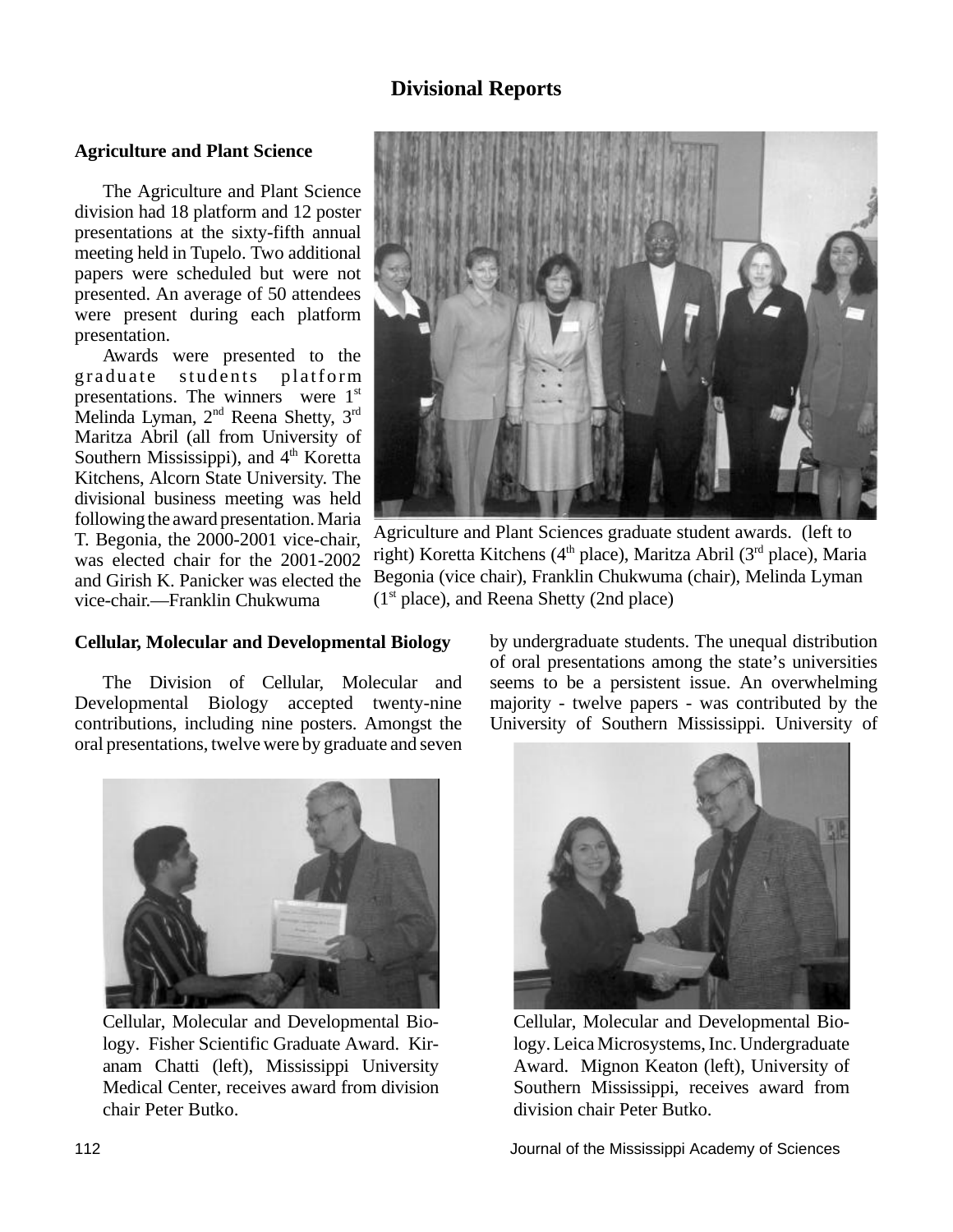Mississippi Medical Center contributed four, Alcorn State University two and the Mississippi State University one.

Thanks to industrial sponsors, the best student speakers were awarded certificates and financial awards (\$50). A uniformly high quality of presentations, mainly in the undergraduate students section, made it difficult for the jury to pick the winners. The Leica Microsystem Award for Outstanding Undergraduate Student Presentation went to Mignon Keaton of the University of Southern Mississippi and the Fisher Scientific Award for Outstanding Graduate Student Presentation went to Kiranam Chatti of the University of Mississippi Medical Center.

At the Division business meeting, Dr. Roy Duhe, University of Mississippi Medical Center, and Dr. Ross Whitwam, Mississippi University for Women, were elected chair and vice chair, respectively, of the Division for the year 2001-2002. Under their leadership, the Division will continue to grow and contribute to science and science education in our state.—Peter Butko

#### **Chemistry & Chemical Engineering**

Dr. David Creed of USM was elected the Chair for the academic year 2001-2002 with Dr. John O'Haver of Ole Miss as the Vice Chair. There were 44 abstracts (16 poster and 28 oral presentation) were accepted. There was an increase in the number of presentations given by Undergraduate Students. There was a good mix of Graduate & Undergraduate students, and Faculty from various Schools. There was little representation of the Schools from the Northern Mississippi. It is anticipated that with Dr. O'Haver as a Vice Chair, the division will get members and representations from the University, especially from the Engineering Departments.

We wish to encourage many Undergraduate Students to consider oral presentation next year since it would provide them the avenue for presentation experience. The division thanks all those who attended the conference.—Lovell Agwaramgbo

#### **Geology and Geography**

The Geology & Geography Division hosted a well-attended symposium the first day of the annual meeting in Tupelo. *Active Tectonics in Northern Mississippi* brought in special speakers from outside

the state, including Stephen Obermeier (USGS, emeritus), Roy Van Arsdale and Randy Cox (University of Memphis) and Bob Lemmer (University of Arkansas, Little Rock). Seven talks and two posters were presented on this important topic. The local news media (WTVA, Channel 9 in Tupelo) even sent a reporter to film and interview several speakers. Informal discussions between participants were held afterwards on the benefit of having a topical symposium each year to highlight some aspect of current work in the broad geoscience field.

Thirteen additional talks and two posters were presented during the regular divisional presentations. Topics were as varied as Mississippi geology itself, including coastal processes, wetlands characterization, oil and gas production, and stratigraphic studies from both the northern and southern parts of the state. The Mississippi Office of Geology demonstrated the powerful resources they have made available for searching energy information in the state. Their site can be reached at <http://library.geology.deq.state. ms.us/energy>.

Mr. Charles Swann, president of the Mississippi State Board of Registered Professional Geologists, sought opinions from the audience on using meetings such as MAS for continuing education credit applied toward professional registration. While the Board does not currently require continuing education to maintain registration, Academy meetings would certainly be considered if this step is taken.

The divisional meeting was held Thursday afternoon. Ezat Heydari (Office of Geology) takes over as chair of this division upon conclusion of this year's meeting. Kiel Schmid (Office of Geology) was elected as the new vicechair.—Terry Panhorst

#### **History and Philosophy of Science**

This year's session of the History and Philosophy of Science Division had nine papers presented. The opening paper dealt with the problem of universals, in which an analysis was done of the way things are grouped (categories). Continued examination of the concept of species was done in two talks, considering both the philosophical and biological perspectives. In these the roles of ontology and epistemology were considered as they bear on the problem of species. In addition, alternative means of classification were considered and such issues as accuracy versus complexity of schemes were addressed. Then there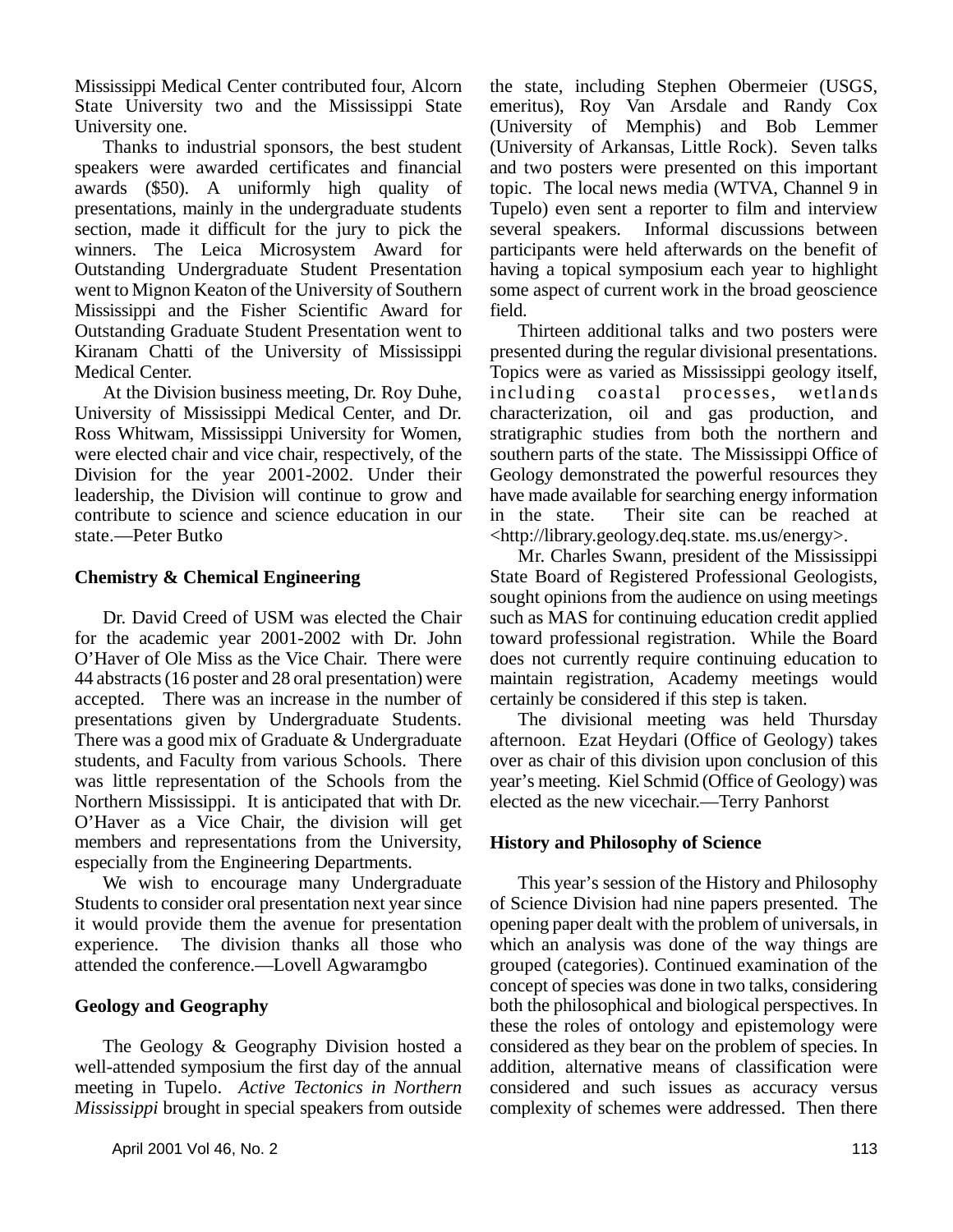was a special minisymposium on the assumptions underlying science. Three talks from the perspectives of biology, engineering, and physical chemistry were done. Issues addressed included the generation of theories, the relationship between the ideal and the real world, and the nature of natural law, mathematics, and order in the universe. An extended period of discussion followed those presentations. After this, there was a presentation on functionalism, which addressed issues concerning the mind-body problem. A talk on intelligent design examined the olfactory system as a model and also looked at the use of the language of scientific discovery and assumptions built into that language. A presentation in the History of Science looked at the life of Jean-Baptiste Denis, a colorful  $17<sup>th</sup>$  century scientist who did work on blood transfusion and continues to be an influence today. During our divisional business meeting Paula, the 2000-2001 vice-chair, was elected chair for 2001-2002. Maritza Abril from the University of Southern Mississippi was elected vicechair.—Rob Waltzer

#### **Marine and Atmospheric Sciences**

The Mississippi Academy of Sciences was held 8–9 February 2001 at the Tupelo Ramada Inn. The Marine and Atmospheric Sciences Division sessions were held over the two-day period and were well attended. A total of 22 oral and 12 poster presentations were given. The meetings were well attended and enjoyed by all. At the business meeting Dr. Patricia M. Biesiot of the Department of Biological Sciences - University of Southern Mississippi was elected vice chair of the division. The officers for the upcoming year are Dr. Alan M. Shiller (Chair) of the Department of Marine Science - University of Southern Mississippi and Dr. Biesiot.—Jeffrey M. Lotz

#### **Mathematics, Computer Science and Statistics**

The division of Mathematics, Computer Science and Statistics held its divisional meeting on Friday, February 9 at the Tupelo meeting of the Mississippi Academy of Sciences. At that meeting Joseph Kolibal was elected Divisional Chair for the 2001-2002 year and Walter Brehm was elected Vice-Chair. During the meeting it was proposed that a poster session be added for our division at the annual meeting next year. Presenters who were also users of super

computing facilities would be asked to prepare a poster highlighting the portions of their research supported by the super computing facilities. It was resolved that this idea be passed along to the new division chair for development.

The Mississippi Center for Super Computing (MCSC) Research User Advisory Group held their meeting during the Academy of Sciences meeting and had a good turn out of users. Presentations were made about the current state of super computing facilities as well as future plans in light of budget considerations. A forum was provided to address users' concerns. During this session the idea of a poster session for next year was introduced that was later discussed at the divisional meeting. Those interested in the MCSC Research User Advisory Group may contact David Roach at ccdavid@olemiss.edu for more information.

The Mississippi Chapter of the American Statistical Association also held its annual meeting during the Tupelo meeting. New officers were elected for the upcoming year. Discussions were held for inviting a speaker to come and talk to the chapter about ways of revitalizing the group and of centering the group around Jackson. Anyone interested in more information or in joining the Mississippi Chapter of ASA may contact Carolyn Boyle at cboyle@cvm.msstate.edu.—Dale Bowman

#### **Physics and Engineering**

The 2000-01 year proved to be very successful for the Physics and Engineering division. Twenty-one



Physics and Engineering. Ching-Sia Liu (left), University of Mississippi, receives an Undergraduate Award from division chair Kant Vajpayee.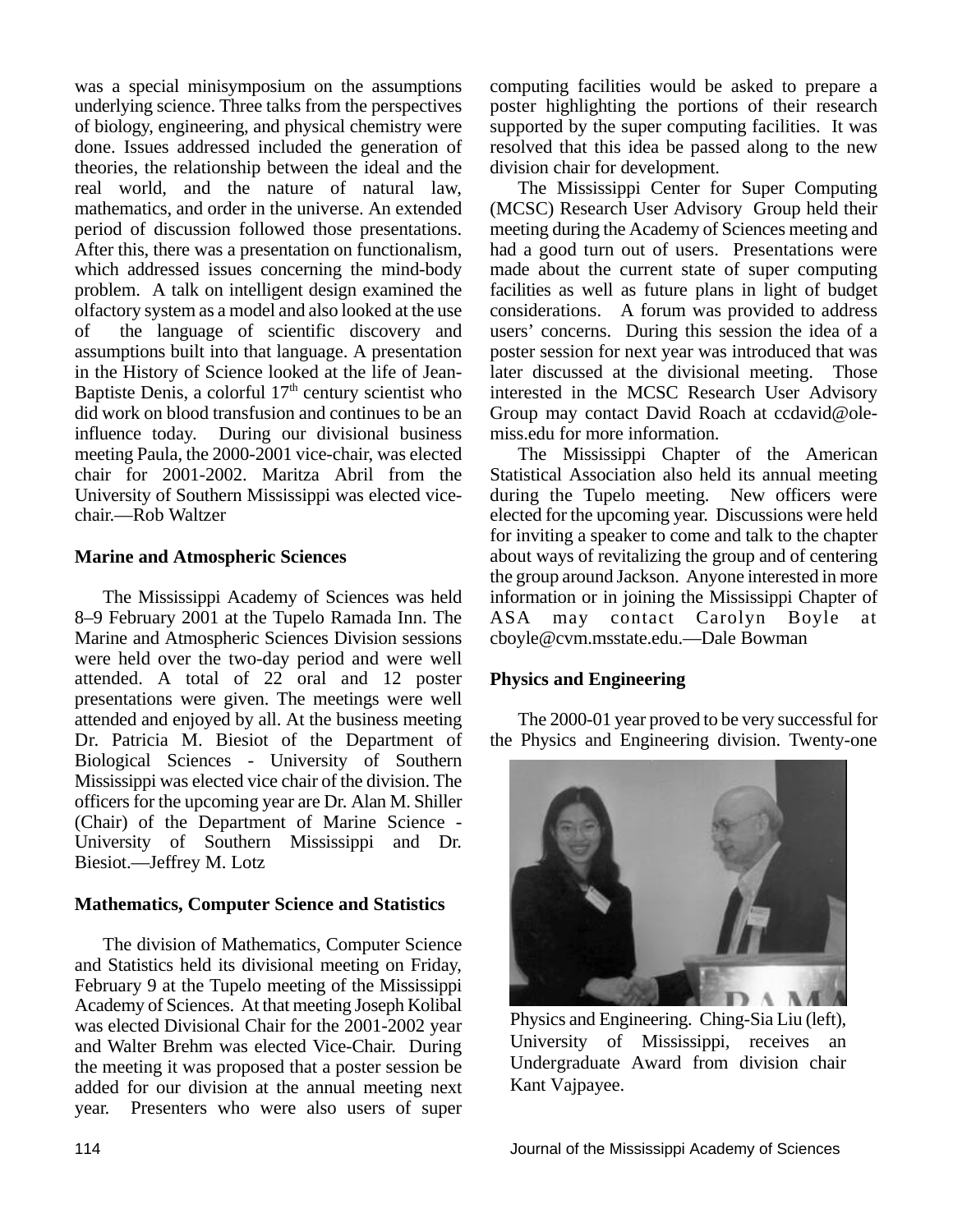presentations had been scheduled, as published in the abstracts issue, for the annual meeting in Tupelo. Of these, twenty were presented. In addition, there were three poster presentations. The uniqueness of this division in terms of topical variety was in evidence again this year. The presentations varied from design of sedimentation traps to analysis of gamma-ray bursts. Similarly, we witnessed the use of presentation tools as simple as transparencies to the high-tech laptop-based computerized displays. Three cash prizes were awarded to the best student presenters: \$100 as first prize to Mr. Vasudevan Ramanujam, \$50 as second prize to Ms. Ching-Sia Lim, and \$25 as third prize to Mr. Christopher G. Kelly. Christopher deserves a special mention--as a high school student he competed with both the undergraduate and graduate students, and won. Dr. Ahmed A. Kishk was

#### **2001 Annual Meeting Abstracts**

#### **Corrections**

The first author was inadvertently omitted in the printed program (Vol 46, #1)

Physics and Engineering

COMPARATIVE ANALYSIS BETWEEN CONICAL AND GAUSSIAN HORN

Ching-Sia Lim\* and Ahmed A. Kishk, University of Mississippi, University, MS 38677

Conical horn antennas are normally excited by circular waveguides. In this case, cylindrical waves with planar phase front propagate inside the waveguide and are transformed to spherical waves in the conical horn with a spherical cap aperture. When the horn apex angle increases the aperture phase error increases causing a reduction in the horn directivity and an increase in the side lobe level. A Gaussian horn introduces a smooth transition between the circular waveguide aperture and the horn aperture in the sense that the cylindrical waves in the waveguide transform to nearly spherical waves inside the horn and then back to cylindrical waves at the horn aperture. The cylindrical wave on the Gaussian horn aperture has smaller phase error. Here, a comparison between the performance of the conical horn and the Gaussian horn will be presented. While it is recommended that the Gaussian horn should be long with small radii ratio between the waveguide radius and the horn aperture, we have analyzed horns with large radii ratio to shorten the horn length and reduce the phase center variation within the frequency band. Reducing

elected as the chairperson for 2001-02.

#### **Social Sciences**

For 2001, the Division of Social Sciences held its meeting in conjunction with the Division of Psychology and Behavioral Neuroscience. We had two papers in the areas of physical anthropology presented by students from the University of Southern Mississippi. Both students did a fine job in presenting their research and the papers were well received.

During the joint business meeting we discussed combining the two divisions into one larger division. A vote was taken and the division members present voted to combine the two divisions into the Division of Psychology and Social Science. —Ann Marie Kinnell

the horn length reduces its weight and make it more attractive for space antenna applications. To improve the radiation characteristics of the horn, a corrugated Gaussian horn is studied. This horn is a promising candidate as a feed for parabolic reflectors. Therefore, the horn is analyzed as a feed for the parabolic reflector. The reflector efficiencies such as phase efficiency, spillover efficiency, and total reflector efficiency are computed. The reflector efficiency is improved to about 80%.

Change of author name (Fiallos to Williams) and text correction.

Marine and Atmospheric Sciences

A STUDY OF THE RELATIONSHIP BETWEEN LONGSHORE/OFFSHORE BAR DEPTH AND DISTANCE FROM THE SHORE

Cynthia M. Williams\* and Peter Fleischer, Naval Oceanographic Office, Stennis Space Center, MS 39522

Although the dynamics and morphology of offshore/longshore bars have been studied extensively, bar depth as function of distance from the shore.is generally ignored. Knowing bar depth with respect to distance from shore, as well as the seasonal and tidal variables affecting bars, is advantageous when navigating vessels to the beach, and for conducting amphibious operations. We have compiled and analyzed data from the literature in order to determine what relationship exists between the depth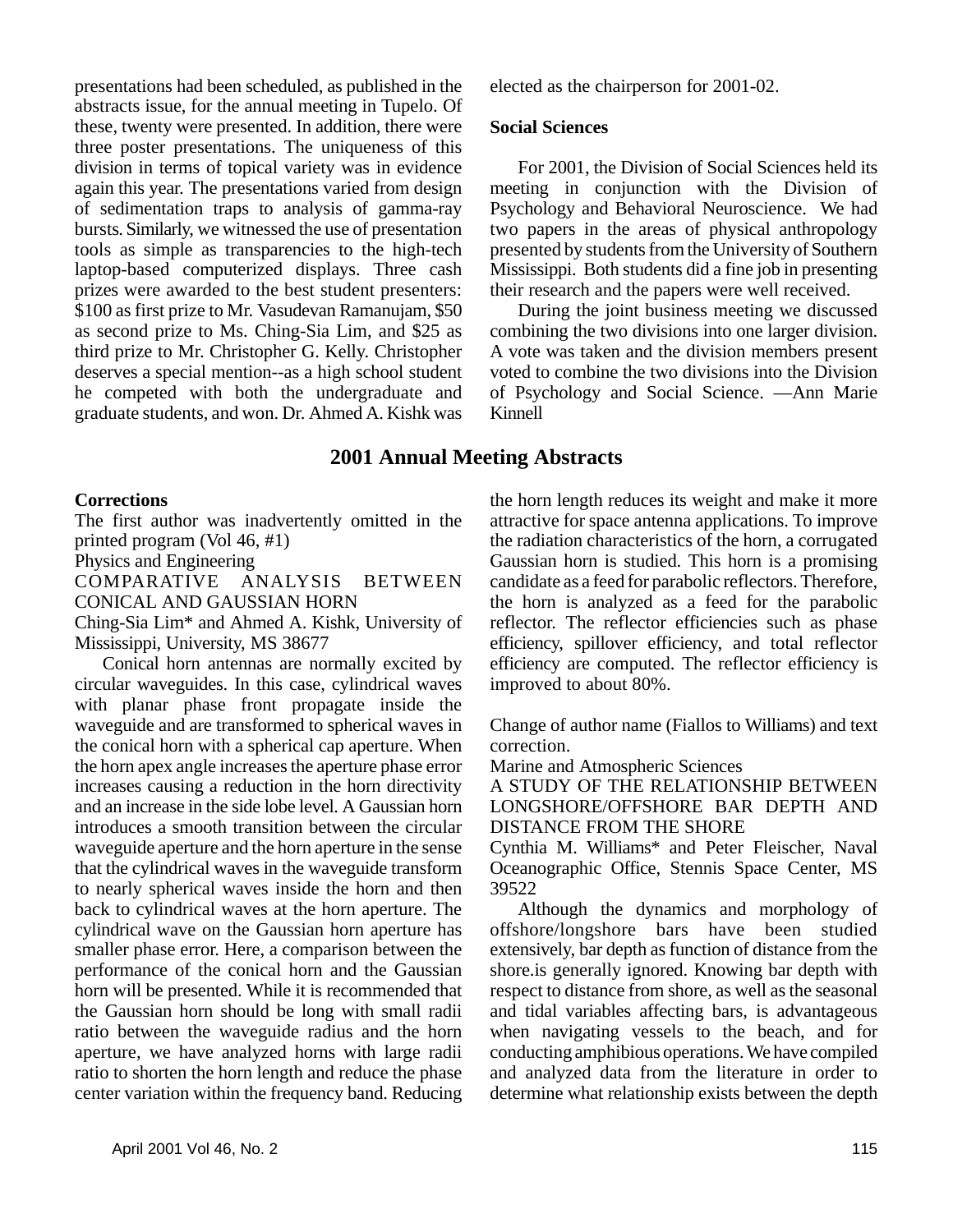of longshore/offshore bars and distance from the shore in various environments and seasons. Regression equations were calculated for data subsets as well as for combined data from various environments and seasons. The combined, full data set has a linear regression of  $y = 0.66 + 0.0071x$  (r<sup>2</sup> = 0.62), which best describes the relationship between bar depth and distance from the shore. From limited data, it appears that bar depth and distance from shore diminish during spring. The effect of tidal range upon bar depth, the magnitude of seasonal variation, and type of coast require additional data to establish confidence in any relationships.

#### **Late Abstracts**

Chemistry and Chemical Engineering

ARE THE SLOW KINETICS OF CRO DIMER ASSEMBLY CRITICAL TO THE LAMBDA GENETIC SWITCH?

John Satumba\*, Alexander E. Fong, Ibrahim Al-Duraibi, Melva T. James, and Michael C. Mossing University of Mississippi, Oxford, MS 38677-1848

The cro gene is transcribed early but acts late in the genetic program of bacteriophage lambda. Cro binds to its operator DNA as a dimer at nanomolar concentrations but is mostly monomeric in the absence of DNA. The key hydrophobic contacts in the dimer interface are made by residues F58-cis-P59 which form a sharp bend at the end of an intermolecular beta strand. Cro folds rapidly (milliseconds) to a compact intermediate but dimerization requires proline isomerization (hundreds of seconds). The fluorescence intensity of the single tryptophan variant, Cro F58W is sensitive both to the isomeric state of the following peptide bond (cis < trans) and to folding state (folded > unfolded). Slow rates have all of the characteristics of proline isomerization including the ability to be enhanced by the E. coli PPIase SlyD. Fluorescence resonance energy transfer between W58 and IAEDANS labeled subunits shows that dimerization requires the native proline isomer. Subunit exchange from native dimers is also slow and appears to be limited by dimer dissociation. Population of the monomeric state at low concentrations or in double jump kinetic experiments reveals faster exchange rates. Experiments are underway to investigate the effects of Cro folding variants and PPIase levels on the kinetics of repressor function in vivo.

#### Chemistry and Chemical Engineering ENZYME CATALYSIS OF PROLINE ISOMERI-ZATION IN CRO F58W

Melva T. James\*, Ibrahim A. Al-Duraibi, and Michael C. Mossing, University of Mississippi, University, MS 38677

SlyD is a cytoplasmic peptidyl-prolyl *cis-trans* isomerase (PPIase) which is harvested from overexpressing strains of *E. coli*. This PPIase is used as a catalyst to enhance the rate of proline isomerization in the spontaneous refolding of the substrate Cro F58W. Cro, a small regulatory protein of 66 amino acid residues per subunit, has slow folding kinetics. We hypothesize that this rate is dominated by proline isomerization. The single tryptophan of Cro F58W is preceded by a cis-prolyl peptide bond in the native structure, Upon refolding a hyperfluorescent species is formed which decays with a rate characteristic of proline isomerization. When acid denatured CroF58W is mixed with neutral buffer containing SlyD, the rate enhancement of CroF58W fluorescence change shows a linear dependence on SlyD concentration in the refolding buffer. SlyD concentrations as low as  $0.5 \mu M$ , give a significant rate increase compared to the uncatalyzed reaction (k  $= 0.00606$  s<sup>-1</sup>).

Science Education

DEVELOPING AN ONLINE TRIGONOMETRY-BASED PHYSICS COURSE

William Myers, Jeremy Robinson, and Beta Keramati\*, Holmes Community College, Goodman, MS 39079

Since January 2000, Mississippi Virtual Community College has provided the infrastructure for offering online classes to all community colleges in the state. Developing online science classes is particularly challenging due to the necessity of laboratory activities in almost all the introductory sciences. The focus of this project is to develop an online trigonometry-based physics course along with the required laboratory component. Students use the materials provided in a lab packet and the instructions accessible on the Internet to perform the experiments. The instructions contain pictures, and on occasion movies, to guide students through the process. A poster is prepared to present the structure of this online class and some of the laboratory activities. This project is funded by the NASA Space Grant Consortium, and Holmes Community College Development Foundation.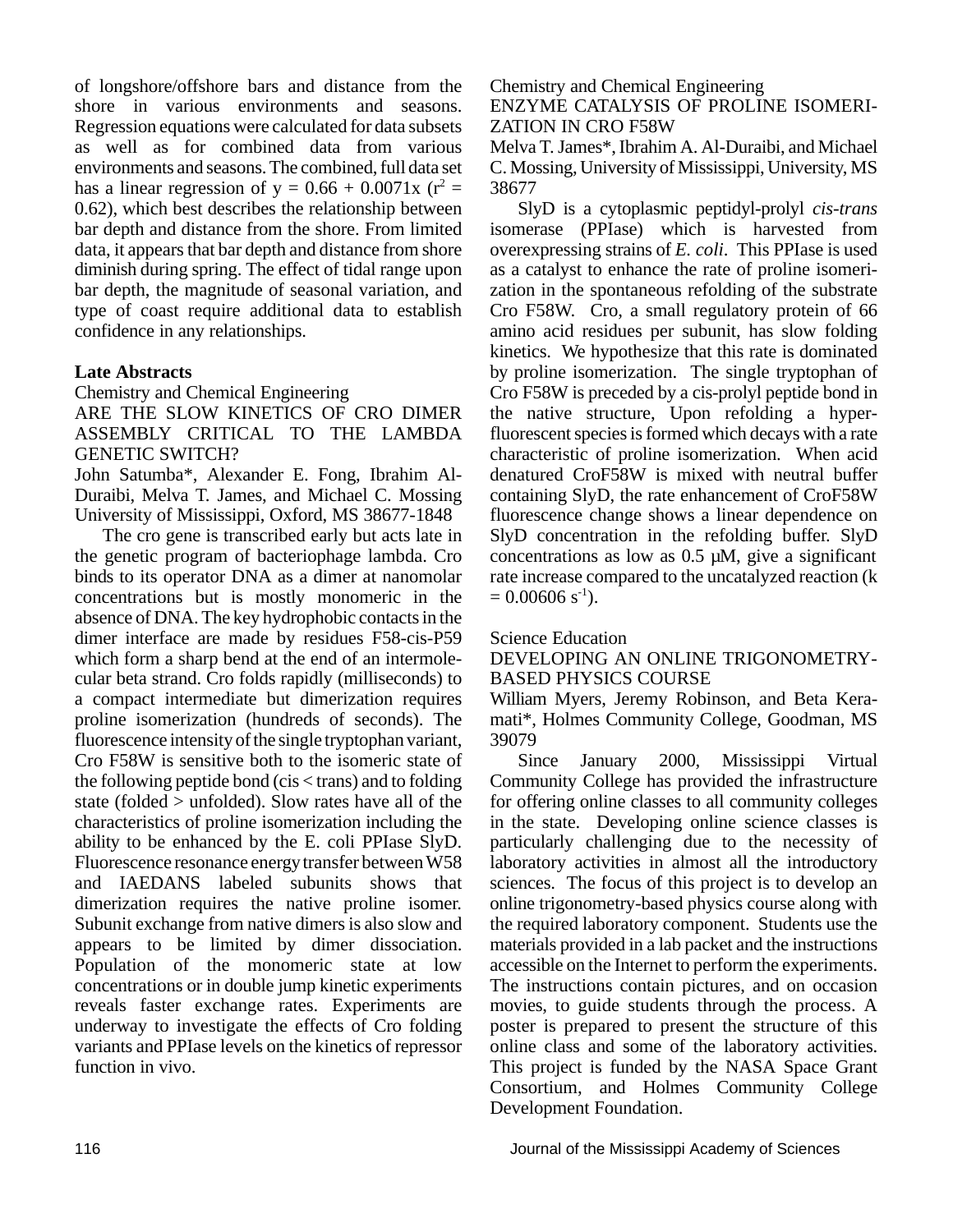Marine and Atmospheric Sciences MODELING AND VISUALIZATION OF A RECORD MESO-SNOWFALL EVENT

Paul J. Croft, Jackson State University, Jackson, MS 39217

Even in Southeast snow and icy conditions are quite possible (e.g., Mobile, AL, March 1993 and others). One such event occurred in central Mississippi on 14th December 1997. This snowfall event had a significant impact on the region and to the public considering total snowfall amounts between 10 and 20 cm. The rare occurrence and the fact it was missed in NWS prediction makes this even interesting for further studies and reanalyses including numerical modeling. Recent studies by Croft and Gerard (2000), and Croft and Webb (2000) focused on analysis of the snowfall event and its mesoscale characteristics. NCAR/PennState numerical model (MM5) version 3.1 (Dudhia, 1993) was used to perform model runs. To analyze the event a triple nested grid centered at Jackson, MS was adopted. The model was set to run for 36 hours to allow for spin-up time. Clouds were parameterized on the outer two grid domains (Grell parameterization), on the inner grid clouds were explicitly resolved. Upon completion of a numerical run results were visualized using GrADS and Vis5D graphical software. Contour and color-filled plots are standard options in GrADS, wind can be displayed as vector arrows, barbs or streamlines. The other graphical software package Vis5D allows for full 3-D projection plots. Also amination capabilities of Vis5D are much better than for GrADS. A variety of visualization techniques and animations were applied to MM5 model output data. It is proposed to apply visualization technique to other snowfall cases to determine conditions for snowfall development.

#### Marine and Atmospheric Sciences

#### HIGH PERFORMANCE VISUALIZATION CENTER INITIATIVE—CONVECTIVE INITIATION

Paul J. Croft\*, Duanjun Lu, Jan Hafner, Patrick J. Fitzpatrick, and R. Suseela Reddy, Jackson State University, Jackson, MS 39217

During the summer season, thunderstorms along the central gulf coast are often widespread and frequently occur in the absence of synoptic scale forcing. The sea breeze front is often a factor in the initiation of these storms. Twelve sea breeze cases during the summer in 1996 were selected based on the investigation of Medlin and Croft (1998). Two

numerical modeling systems, the Navy's Coupled Ocean/Atmosphere mesoscale Prediction System (COAMPS) and the Pennsylvania State University-National Center for Atmospheric research (PSU-NCAR) fifth-generation Mesoscale Model (MM5), were employed to study the occurrence and structural evolution of sea breezes, and the interaction between sea breeze and base state flows. The two models were run for the same triple-nested domains centered over Mobile Bay, Alabama, with 49 x 49 grid points 927 km grid spacing), 43 x 43 grid points (9 km spacing), and 43 x 43 grid point (3 km spacing) for coarse, medium and fine meshes respectively. For summer base flows of easterly/southeasterly, northwesterly, or westerly/southwesterly wind, the sea breeze is developed before 1200 LST. The most unstable air is located close to or near the coast of the Bay first due to the strong temperature gradient zone that develops along the coastline. The rising areas move inland on both sides of the Bay as time goes on. The onshore flow tends to suppress the development of sea breeze circulation while offshore flow enhances the sea breeze. The physiographic features of the region also influence the sea breeze circulation.

#### Marine and Atmospheric Sciences

HIGH PERFORMANCE VISUALIZATION CENTER INITIATIVE—WEB PAGE DELIVERY OF OPERATIONAL MODELING

Paul J. Croft, Rafael E. Mahecha\*, Jan Hafner, Kantave Greene, R.S. Reddy, and P. J. Fitzpatrick, Jackson State University, Jackson, MS 39217

As a part of the High Performance Visualization Center Initiative (HPVCI), the Jackson State University Meteorology Program (JSUMP) has developed three website s (http://www.angelfire.com/ms2/hpvci/ index.html; http://weather.jsums.edu; and http:// betsy.jsums.edu/~hafner/oper5.html) to deliver operational models (5<sup>th</sup> Generation Mesoscale Model, MM5; and Coupled Ocean/Atmosphere Mesoscale Prediction System, COAMPS), their products, and datasets. Given the nature of mesoscale modeling and finer resolution of meteorological variables, a two-tier approach is used based on Quasi-Geostrophic and Semi-Geostrophic/Planetary-Boundary-Layer theories. This will allow for direct applications to operational forecasting. By using MM5 and COAMPS this initiative will meet real-time operational needs including the development real-time network access sites. Visualizations are done with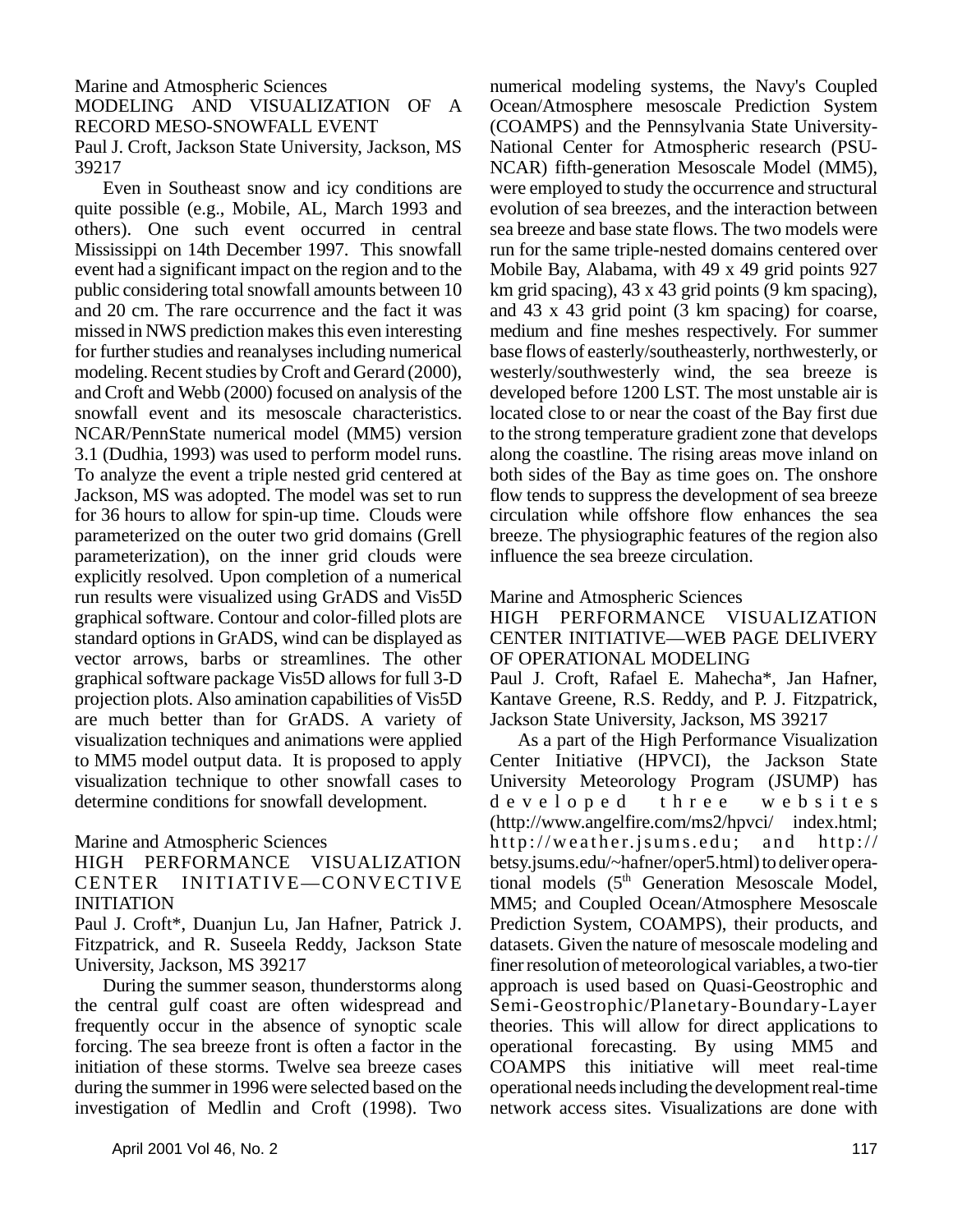Grid Analysis and Display System (GrADS) and Vis5D, which are interactive desktop tools that visualize all type of observations and can simulate weather events anywhere in the world. These two tools allow adaptive computation simulations, enabling users to choose only information they want to see, overlap it, and create their own products. The websites will merge as one to address the needs of users with different knowledge levels and objectives; product delivery will be adequate to each level. 3-D simulations and development of sensible weather products are underway. The final site will be betatested to improve products and delivery quality. Users with different academic backgrounds will be introduced to the site, asked questions about it (e.g., is it easy to use? etc.), and then asked for feedback. The final product will also be incorporated into the classrooms and distance learning sessions putting JSU in the role of "clearing-house" for weather.

#### Marine and Atmospheric Sciences

#### THE JACKSON STATE UNIVERSITY METEOROLOGY PROGRAM AND THE HIGH PERFORMANCE VIZUALIZATION CENTER INITIATIVE

Paul J. Croft\*, Patrick J. Fitzpatrick, and R. Suseela Reddy, Jackson State University, Jackson, MS 39217

The Jackson State University (JSU) Meteorology Program, in concert with the School of Science and Technology, has embarked on the High Performance Visualization Center Initiative (HPVCI) and will serve as the Clearinghouse for Meteorological Operational Visualization for Environmental Information Transfer (MOVE-IT) with scientific visualization. This project is a joint effort by JSU and the Department of Defense and of particular interest to the Navy. The Clearinghouse is being designed to support activities to diagnose the dynamics of Gulf Coast States weather phenomena and provide real-time operational products through high caliber visualizations in the coastal zone. The Clearinghouse will provide for technical transfer of these results and applications to the user community and others. A synthesis of weather forecast products which meet real-time operational user needs will include viable "consumer products" and visualizations (using Vis-5D and GRADS) that are freely available for use and that allow adaptive computations by individual users (military or otherwise). Computer visualization for the analysis of data and results, and their presentation and use in the classroom, will be web-based and portable.

Visualization products will be available to the broader atmospheric and minority communities and be useful in terms of research, education, and training activities, particularly in electronic classrooms and through distance learning.

#### Marine and Atmospheric Sciences

A STUDY OF PREDICTIVE MODELS FOR FORECASTING TROPICAL CYCLONE AND HURRICANE ACTIVITY OVER THE GULF OF **MEXICO** 

Debmallo S. Ghosh<sup>1\*</sup>, R.S. Reddy<sup>1</sup>, and R.L. Miller<sup>2</sup>, <sup>1</sup>Jackson State University, Jackson, MS 39217 and <sup>2</sup>NASA Stennis Space Center, MS 39529

Predictive models including a) a regression model and b) HurricanePredictive Index (HPI) have been developed for predicting the origin andevolution of tropical cyclones and hurricanes over the Gulf of Mexico. These models describe the air-sea interactions and associated tropicalcyclone and hurricane activity using NOAA GOES satellite data and data from buoys in the Gulf of Mexico. These models were tested forHurricane Opal (1995) and Hurricane Gordon (2000), both formed anddeveloped in the Gulf of Mexico.The models simulated and predicted theair-sea interactions and associated tropical cyclone/hurricane activity.

#### Marine and Atmospheric Sciences

#### A STUDY OF THE AIR-SEA INTERACTIONS AND ASSOCIATED HURRICANE GORDON IN THE GULF OF MEXICO

Aston Robinson<sup>1\*</sup>, R. Suseela Reddy<sup>1</sup>, and R. L. Miller<sup>2</sup>, <sup>1</sup>Jackson State University, Jackson, MS 39217 and <sup>2</sup>NASA, Stennis Space Center, MS 39529

Under the NASA/FAR Program, a study has been established to investigate Air-Sea interactions associated with the formation and development of Hurricane Gordon in the Gulf of Mexico. Hurricane Gordon first began as a weak disturbance off the eastern shore of the Yucatan Peninsula on September 10<sup>th</sup>, 2000. The area of disturbed weather moved onshore, then offshore again on the northern coast of the Yucatan Peninsula. The convection developed a surface low and was named Tropical depression number 11. It then strengthened, becoming a named tropical storm, Gordon, on September  $15<sup>th</sup>$  and then a minimal hurricane on September  $16<sup>th</sup>$  as it neared the Florida Panhandle. It weakened to tropical storm status late on September  $17<sup>th</sup>$ , a few hours before it made landfall. NOAA buoy data from the National